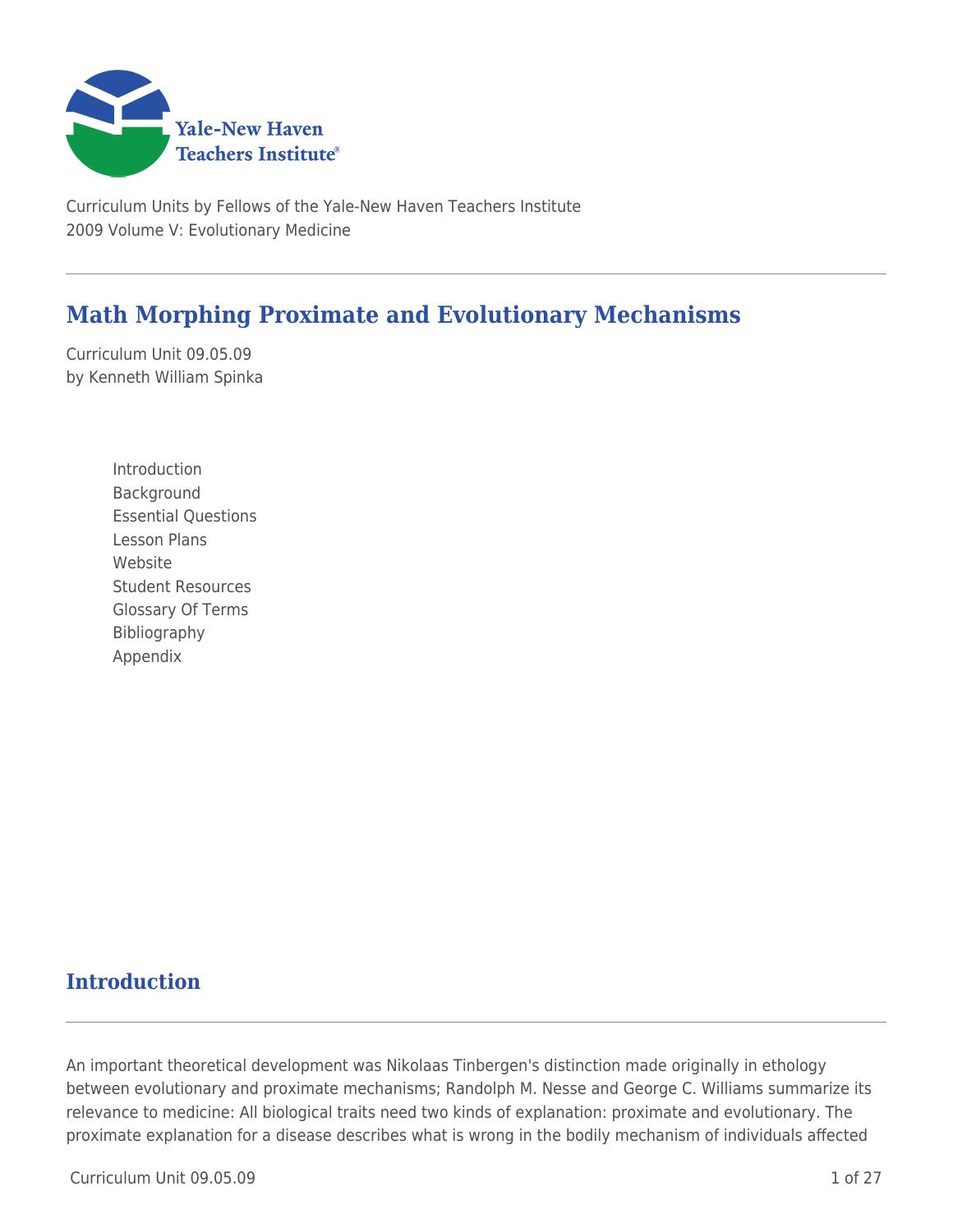by it. An evolutionary explanation is completely different. Instead of explaining why people are different, it explains why we are all the same in ways that leave us vulnerable to disease. Why do we all have wisdom teeth, an appendix, and cells that if triggered can rampantly multiply out of control? [1]

A fractal is generally "a rough or fragmented geometric shape that can be split into parts, each of which is (at least approximately) a reduced-size copy of the whole," a property called self-similarity. The term was coined by Beno?t Mandelbrot in 1975 and was derived from the Latin fractus meaning "broken" or "fractured." A mathematical fractal is based on an equation that undergoes iteration, a form of feedback based on recursion.

http://www.kwsi.com/ynhti2009/image01.html

A fractal often has the following features:

- 1. It has a fine structure at arbitrarily small scales.
- 2. It is too irregular to be easily described in traditional Euclidean geometric language.
- 3. It is self-similar (at least approximately or stochastically).
- 4. It has a Hausdorff dimension which is greater than its topological dimension (although this requirement is not met by space-filling curves such as the Hilbert curve).
- 5. It has a simple and recursive definition.

Because they appear similar at all levels of magnification, fractals are often considered to be infinitely complex. Natural objects that approximate fractals to a degree include clouds, mountain ranges, lightning bolts, coastlines, and snow flakes however, not all self-similar objects are fractals. For example, the real line, a straight Euclidean line, is formally self-similar but fails to have other fractal characteristics; for instance, it is regular enough to be described in Euclidean terms. Images of fractals can be created using fractal generating software. Images produced by such software are normally referred to as being fractals even if they do not have the above characteristics, as it is possible to zoom into a region of the image that does not exhibit any fractal properties.

DNA also presents significant fractal properties depending on how you define a fractal and depending on the particular genome of the organism in question. It certainly is a compelling way to make sense of seemingly random occurrences in the genome and revealing of a certain level of organization that would otherwise escape recognition. In 1992 Boston researchers looking at the DNA landscape discovered that intron DNA sequences displayed correlations to fractals. Around the same time as self-similarity on the scale of 50 million nucleotides showed up in a study at IBM. Due to base pairing nucleotide sequences can effectively predicted creating a pattern similar to 1/f noise, where f represents the number of bases over which a particular nucleotide repeats, rather than the expected white noise if the pattern were random. As seems to be the case for exon's, Stanley and Golderger found that Prokaryote genomes displayed less correlation, while scaling correlations reached perfect 1/f patterns in invertebrates only to decrease in vertebrates and mammals. [9]

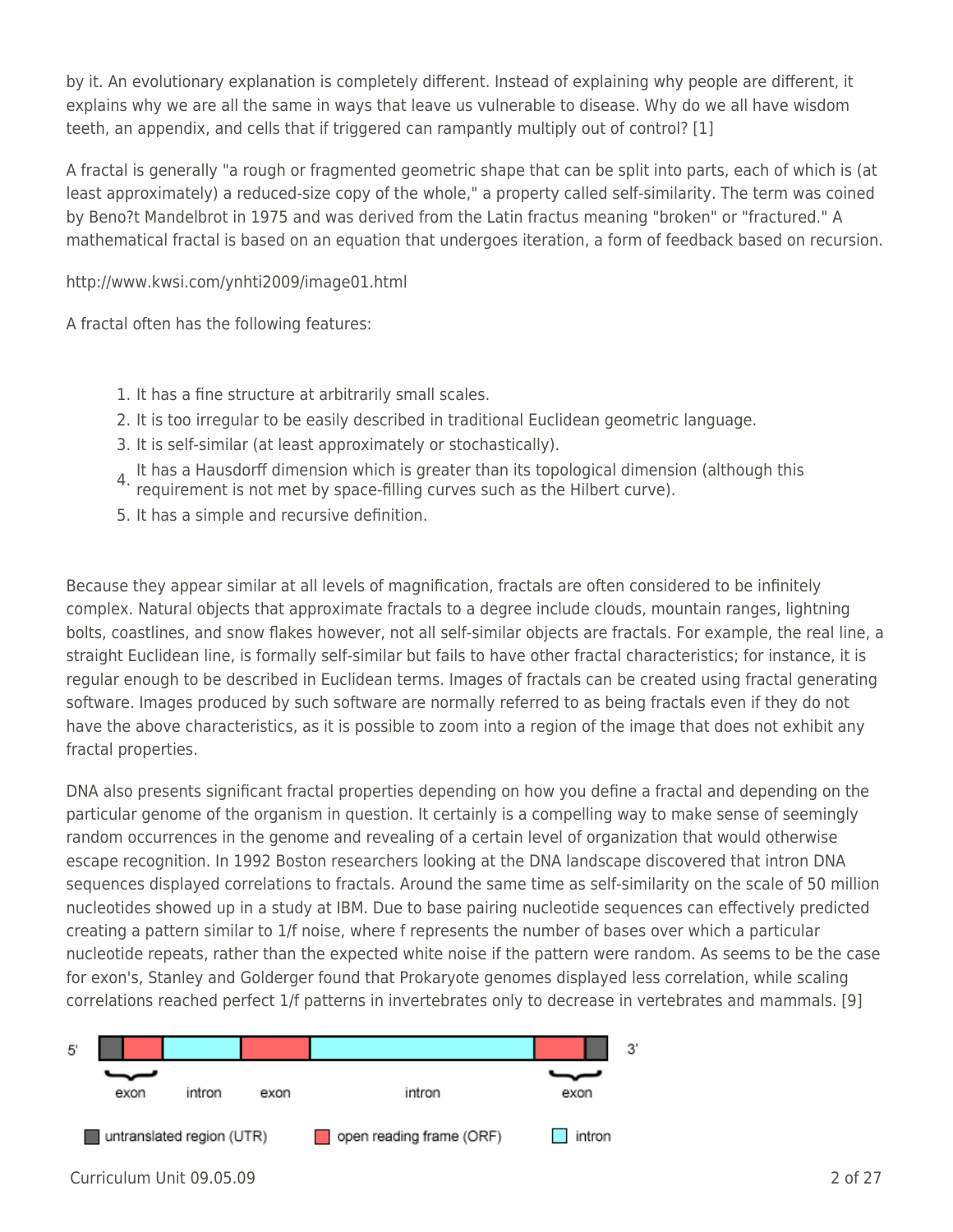In 1993, this team continued to refine these findings and published three additional, related papers. They knew now, that they were onto something and submitted a paper entitled Fractal Landscapes in Physiology and Medicine: Long-range correlations in DNA sequences and heart rate intervals at the International Symposium in Ascona in May of that same year. Subsequently, in 1995 Stanley and Golderger observed that junk DNA sequences from 40 different species were found to obey Zipf's law and exhibited quite a lot of redundancy as would be expected from a language, which may be required for the regulation of the folding of DNA to fit into the nucleus, after having done a study earlier that year looking at the relationship between Zipf's Law and binary sequences that prompted further investigation into the statistical properties of DNA. [10]

In 1998 the Boston team developed techniques to quantify DNA patchiness and then go on to investigate fractal scaling patterns in heartbeats, neurons and sandstone formation in 1999 [11] as Abramson, Cerdeira & Bruschi explore the Fractal Properties of DNA. [12] In 2000 the Boston team begins to use molecular analysis to identify patterns in protein folding and in 2002 Chinese researchers, at Xiangtan University, introduce a time series model and geometrical point of view to DNA sequence analysis. More recently in a 2007 study Stanley and his team in Boston investigated long-range auto-correlations in both human and rice chromosomes. [13] The Hutchinson metric is a function which measures the discrepancy between two images for use in fractal image processing and can also be applied to describe the similarity between DNA sequences expressed as real or complex genomic signals.

Mathematics makes possible the management and analysis of the massive database of the Human Genome Project or HGP. Numerical analysis, statistics and modeling play a significant role in mapping and sequencing our DNA -- the blueprint for the genetic information that determines what makes each of us unique. Researchers predict that this fusion of mathematics and biology will result in a new era of molecular medicine, when the diagnosis, treatment and prevention of disease will be individual-specific and thus more successful. Inside the nucleus of nearly every cell in our body, a complex set of genetic instructions, (the human genome) is contained on 23 pairs of chromosomes. Chromosomes, long chains made up primarily of DNA (deoxyribonucleic acid), are long, threadlike molecules coiled inside our cells. Each chromosome, in turn, carries genes that look like beads on a string. Genes (short segments of DNA) are packets of instructions for making particular proteins that tell cells how to behave. The hereditary instructions are written in a four-letter code, with each letter corresponding to one of the chemical constituents of DNA (nitrogen-containing chemicals called bases): A (adenine), G (guanine), C (cytosine), T (thymine). The sequence of As, Gs, Cs and Ts constitutes the recipe for a specific protein. Proteins are large, complex molecules made up of amino acids. If the instructions become garbled, the cell can make a wrong protein or make too much or too little of a protein-mistakes that can result in disease.

Scientists estimate that the human genome contains 30,000 to 40,000 genes, and that genes comprise only about 2% of the human genome-the rest consisting of non-coding regions that provide chromosomal structural integrity and regulate where, when, and in what quantity proteins are made. All humans have the same basic set of genes and genomic regulatory regions that control the development and maintenance of biological structures and processes, yet there are differences among us. Therefore the HGP's reference sequence, which is based on samples of a group of individuals, does not represent an exact match of any one person's genome. Another important HGP goal is to identify many of the small DNA regions that vary among individuals and that could underlie disease susceptibility and drug responsiveness.

Mapping is a genetic map that consists of thousands of markers or short, distinctive pieces of DNA, more or less evenly spaced along chromosomes. This map should enable researchers to pinpoint the location of a gene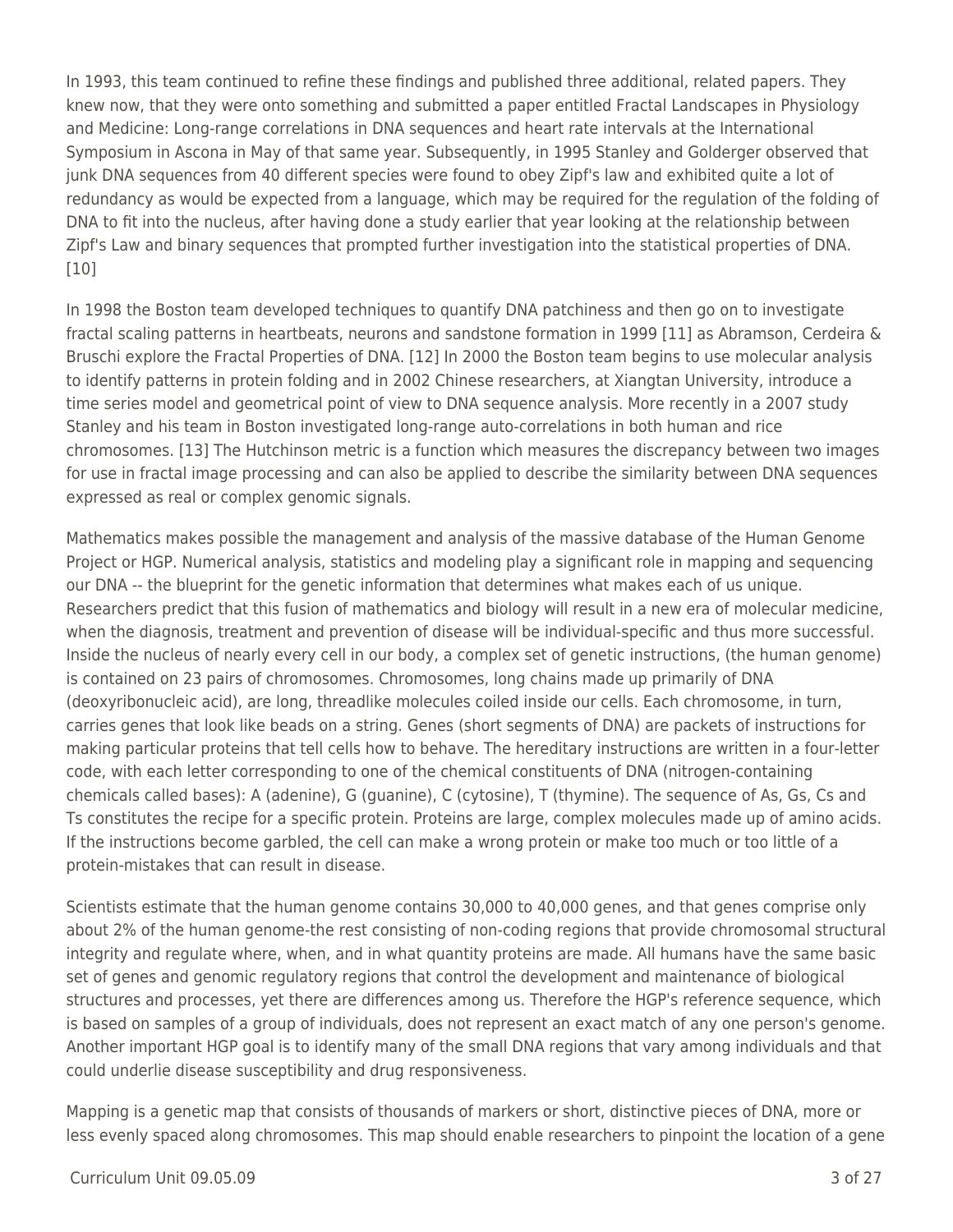between any two markers. Physical maps consist of overlapping pieces of DNA spanning an entire chromosome. When the physical maps are complete, investigators can localize a gene to a particular region of a chromosome by using a genetic map, then select and study a specific piece of the physical map, rather than having to search through the entire chromosome all over again.

Sequencing is the ultimate goal of the HGP, to decode, letter by letter, the exact sequence of all 3 billion nucleotide bases that make up the human genome. Computer scientists, biologists, physicists and engineers are all developing automated technologies to reduce the time and cost of sequencing. Once the human genome sequence database is completed for searching the database will lead to understanding this composite of sequences derived from many individuals.

## **Genome Mathematics:**

Numerical analysis DNA is microscopic however; the amount of data it generates is huge. Researchers require advanced numerical techniques to manipulate and make sense of the data.

Statistics has played a part in generating "draft sequence data" mostly 10,000 base-pair fragments whose approximate chromosomal locations are known. Additional sequencing will close gaps and reduce ambiguities. Statistics is also used to design experiments to optimize information extracted from these experiments.

Computational models Researchers attempt to predict molecular behavior by describing DNA and protein molecules with equations that can be solved numerically. The massive amount of data now available allows for more accurate equations on which to base models and the ability to compare predictions with known results.

Topology or the shape and geometry of complex structures are the basic double helix structure of DNA, which provides a information about the molecule, although not complete. The details of the structure and of the different forms of DNA provide information about the biological function of DNA. In addition, the structure and formation of proteins are far more complicated than those of DNA.

Computer graphics make static and mobile images of DNA structures possible, which enables both researchers and laypersons better able to visualize and study the genome.

Microarrays are a relatively new invention that lets scientists measure something they could not measure previously. A microarray measures how much a messenger RNA of a given type is being made in a sample of tissue at a given moment, which gives a good idea of how much of the corresponding protein is being made.

Biological curiosities can be compared and contrasted in mathematics, with results that far exceed chaotic expectations and speculations. DNA is indeed fractal in certain respects of its operation as evidenced by the huge scale and scope of research completed so far. Regardless of the research, because fractals in nature are exceedingly common, their association with DNA should be anticipated. The evolution of diseases and the evolution of medicine are chronologically parallel in that the rise of the former gives rise to the latter, preferably within the same time intervals. Where medicine has failed or failed to be prompt, pandemics, epidemics, and extinction can result. Understanding and managing patterns that arise within this evolutionary dualism can lead to proactive responses to oppose pandemics, epidemics, and extinction, whereas these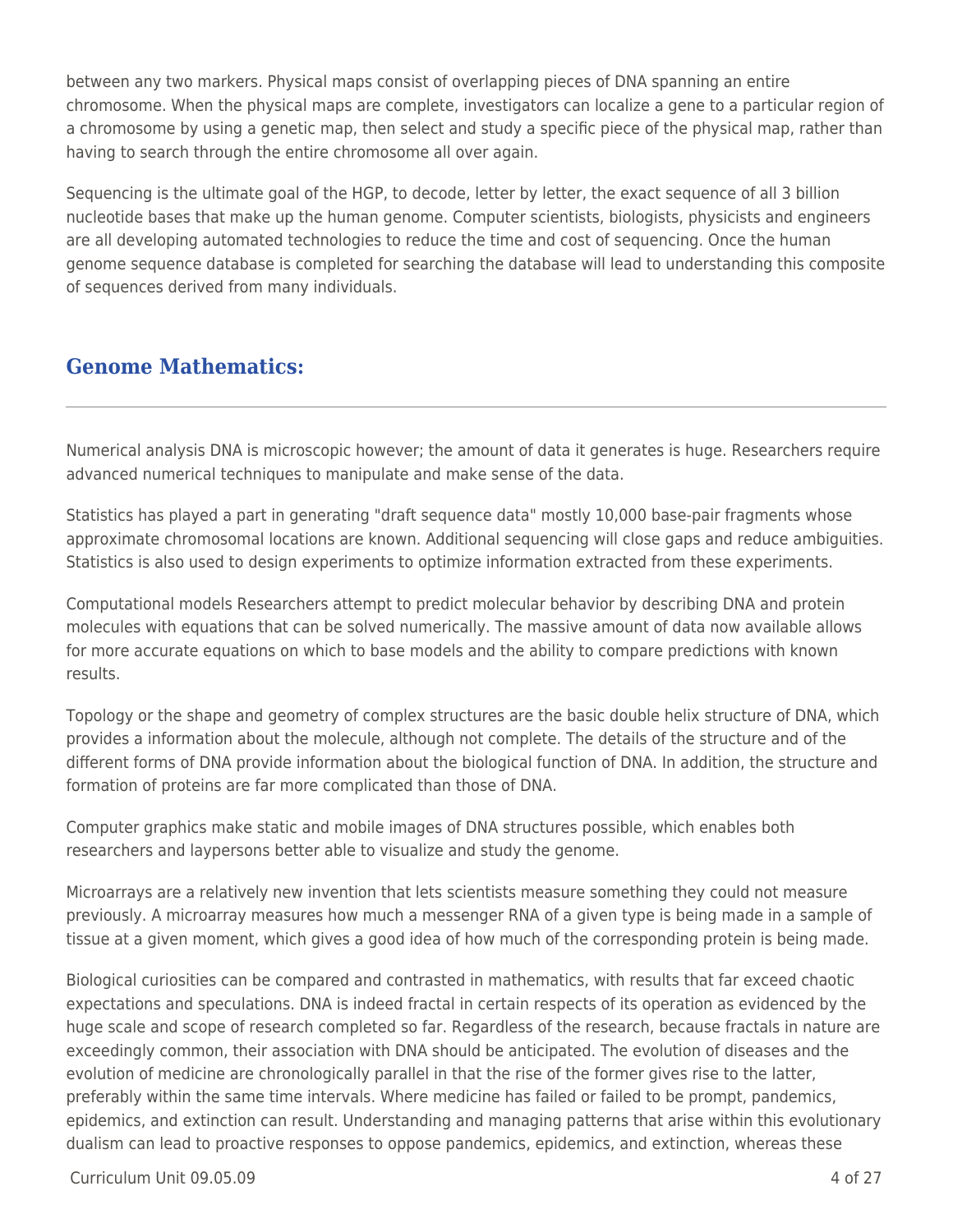growth patterns and projections are also within the logic and structure of fractals, including the probability to remain constant or mutate.

# **Background**

The mathematics behind fractals began to evolve in the 17th century when mathematician and philosopher Leibniz considered recursive self-similarity, although he made the mistake of thinking that only the straight line was a self-similar outcome. It took until 1872 before a function appeared whose graph would today be considered fractal, when Karl Weierstrass gave an example of a function with the non-intuitive property of being everywhere continuous but nowhere differentiable. A class of examples is given by the Cantor sets, Sierpinski triangle and carpet, Menger sponge, dragon curve, space-filling curve, and Koch curve. In 1904, Helge von Koch demonstrated his dissatisfaction with Weierstrass's very abstract and analytic definition by defining a more geometric definition of a similar function, which is now called the Koch curve.

To create a Koch snowflake, one begins with an equilateral triangle and then replaces the middle third of every line segment with a pair of line segments that form an equilateral bump, or three Koch curves. With every iteration, the perimeter of this shape increases by one third of the previous magnitude. The Koch snowflake is the result of an infinite number of these iterations, and has an infinite magnitude, while its area remains finite. The image below illustrates the Koch snowflake and similar constructions that were sometimes called "monster curves."





Additional examples of fractals include the Lyapunov fractal and the limit sets of Kleinian groups. Fractals are deterministic, as are all the above, or stochastic and non-deterministic. For example, the trajectories of the Brownian motion in the plane have a Hausdorff dimension of 2.

In 1915, Waclaw Sierpinski constructed his triangle and, one year later, his carpet. Originally these geometric fractals were described as curves rather than the 2D shapes that they are known as in their modern constructions. The animated construction of a Sierpinski Triangle below iterates nine generations of infinite possibilities.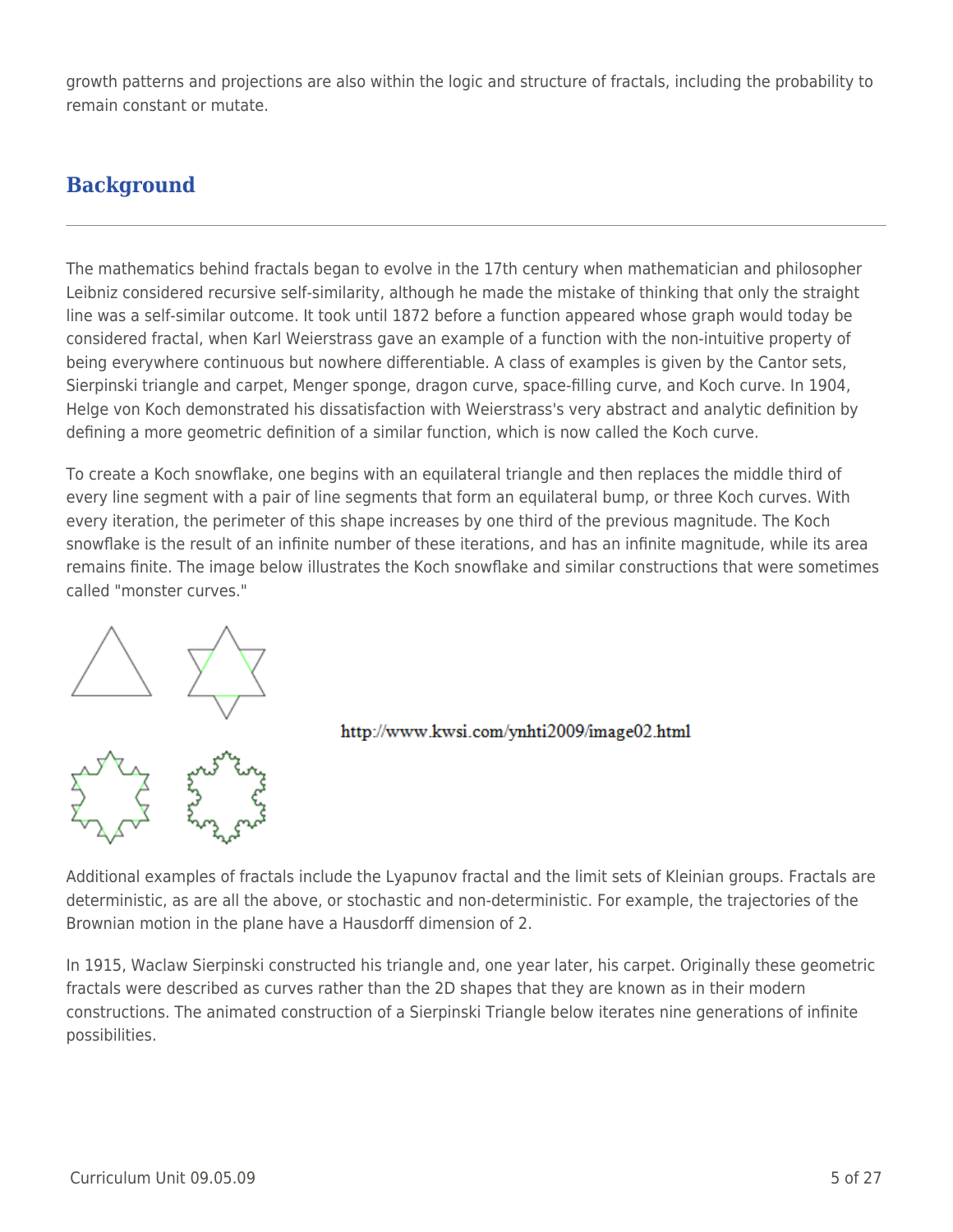

http://www.kwsi.com/ynhti2009/image03.html

In 1918, Bertrand Russell recognized a "supreme beauty" within the emerging mathematics of fractals. The idea of self-similar curves was taken further by Paul Pierre L¨évy, who, in his 1938 paper Plane or Space Curves and Surfaces Consisting of Parts Similar to the Whole described a new fractal curve, the L¨évy C curve. Georg Cantor also gave examples of subsets of the real line with unusual properties--these Cantor sets are also now recognized as fractals. Iterated functions in the complex plane were investigated in the late 19th and early 20th centuries by Henri Poincar¨é, Felix Klein, Pierre Fatou and Gaston Julia. Without the aid of modern computer graphics however, they lacked the means to visualize the beauty of many of the objects that they had discovered.

In the 1960s, Beno?t Mandelbrot started investigating self-similarity in papers such as How Long Is the Coast of Britain? Statistical Self-Similarity and Fractional Dimension, which built on earlier work by Lewis Fry Richardson. Finally, in 1975 Mandelbrot coined the word "fractal" to denote an object whose Hausdorff-Besicovitch dimension is greater than its topological dimension. He illustrated this mathematical definition with convincing computer-constructed visualizations. These images captured the popular imagination; many of them were based on recursion, leading to the popular meaning of the term "fractal."

Chaotic dynamical systems are sometimes associated with fractals. Objects in the phase space of a dynamical system can be fractals as in an attractor. Geometrically, an attractor can be a point, a curve, a manifold, or even a complicated set with a fractal structure known as a strange attractor. Objects in the parameter space for a family of systems may be fractal as well. An interesting example is the Mandelbrot set. This set contains whole discs, so it has a Hausdorff dimension equal to its topological dimension of 2, but what is truly surprising is that the boundary of the Mandelbrot set also has a Hausdorff dimension of 2, while the topological dimension is 1, a result proved by Mitsuhiro Shishikura in 1991. Closely related to the Mandelbrot fractal set is the Julia fractal set, as illustrated below.

# **Generating fractals**

Techniques for generating fractals, shown at 2000 times magnification of the Mandelbrot set, reveal that the fine detail resembles the full set.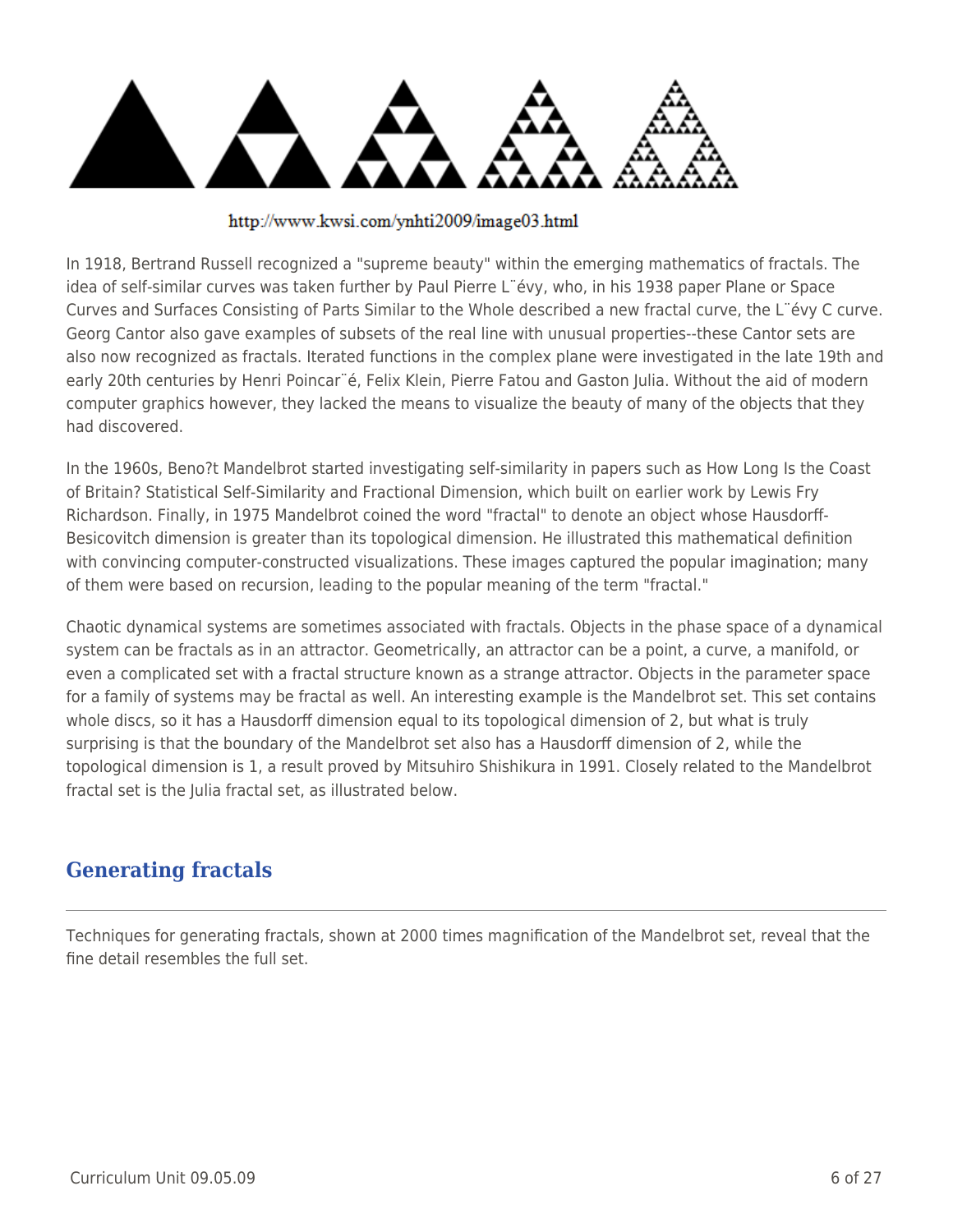

**Escape-time fractals** 



**Random fractals** 



**Iterated function systems** 



**Strange attractors** 

Escape-time fractals are defined by a formula or recurrence relation at each point in a space, such as the complex plane, and are also known as "orbits" fractals. Examples of this type are the Mandelbrot set, Julia set, the Burning Ship fractal, the Nova fractal and the Lyapunov

1. fractal. The 2d vector fields that are generated by one or two iterations of escape-time formulae also give rise to a fractal form when points (or pixel data) are passed through this field repeatedly.

Iterated function systems have a fixed geometric replacement rule. Cantor set, Sierpinski

2. carpet, Sierpinski gasket, Peano curve, Koch snowflake, Harter-Highway dragon curve, T-Square, Menger sponge, are some examples of such fractals.

Random fractals are generated by stochastic rather than deterministic processes, for

- 3. example, trajectories of the Brownian motion, L¨évy flight, fractal landscapes and the<br>3. Brownian tree, The latter vields se salled mass, er dendritis fractals, for example, diffi Brownian tree. The latter yields so-called mass- or dendritic fractals, for example, diffusionlimited aggregation or reaction-limited aggregation clusters.
- 4. Strange attractors are generated by iteration of a map or the solution of a system of initial-value differential equations that exhibit chaos.

## **Classifications**

Fractals can also be classified according to their self-similarity, of which there are three types of self-similarity found in fractals:

1. different scales. Fractals defined by iterated function systems often display exact self-Exact self-similarity is the strongest type of self-similarity; the fractal appears identical at similarity.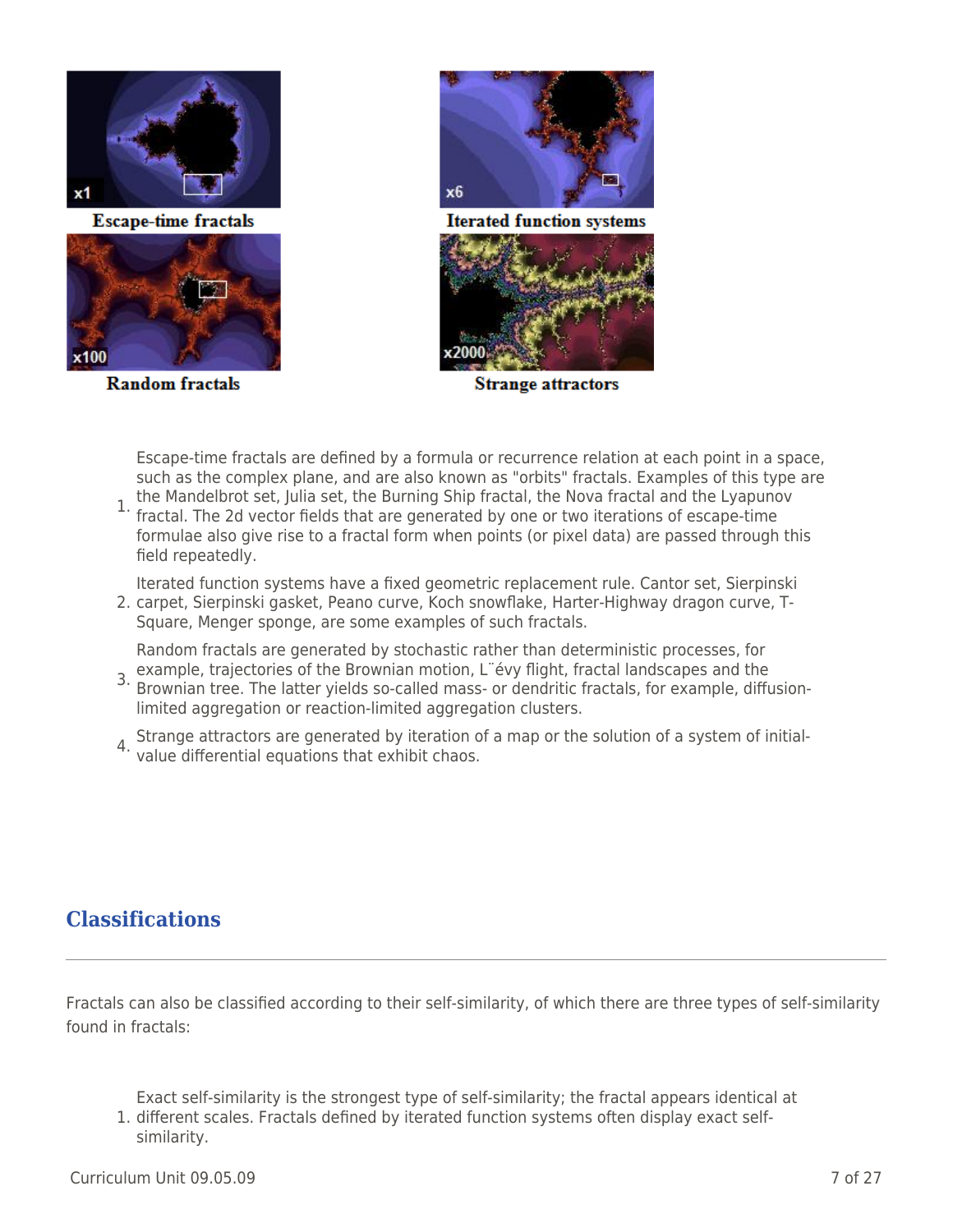2. fractals contain<br>2. small conies of Quasi-self-similarity is a lesser form of self-similarity; the fractal appears approximately (but not exactly) identical at different scales. Quasi-self-similar small copies of the entire fractal in distorted and degenerate forms. Fractals defined by recurrence relations are usually quasi-selfsimilar but not exactly self-similar.

Statistical self-similarity is the weakest type of self-similarity; the fractal has numerical or statistical measures which are preserved across scales. Most reasonable definitions of

3. "fractal" trivially imply some form of statistical self-similarity. Fractal dimension itself is a numerical measure which is preserved across scales. Random fractals are examples of fractals which are statistically self-similar, but neither exactly nor quasi-self-similar.

## **In nature**

Approximate fractals are easily found in nature. These objects display self-similar structure over an extended, but finite, scale range. Examples include clouds, snow flakes, crystals, mountain ranges, lightning, river networks, cauliflower or broccoli, and systems of blood vessels and pulmonary vessels. Coastlines may also be considered to approximate fractals in nature.

Trees and ferns are fractal in nature and can be modeled on a computer by using a recursive algorithm. This recursive nature is obvious in these examples: a branch from a tree or a frond from a fern is a miniature replica of the whole: not identical, but similar in nature. The connection between fractals and leaves are currently being used to determine how much carbon is contained in trees. This connection is hoped to help determine and solve the environmental issues of carbon emission and management.

In 1999, certain self similar fractal shapes were shown to have the property of "frequency invariance," which is the same electromagnetic properties no matter what the frequency--from Maxwell's equations (see fractal antenna).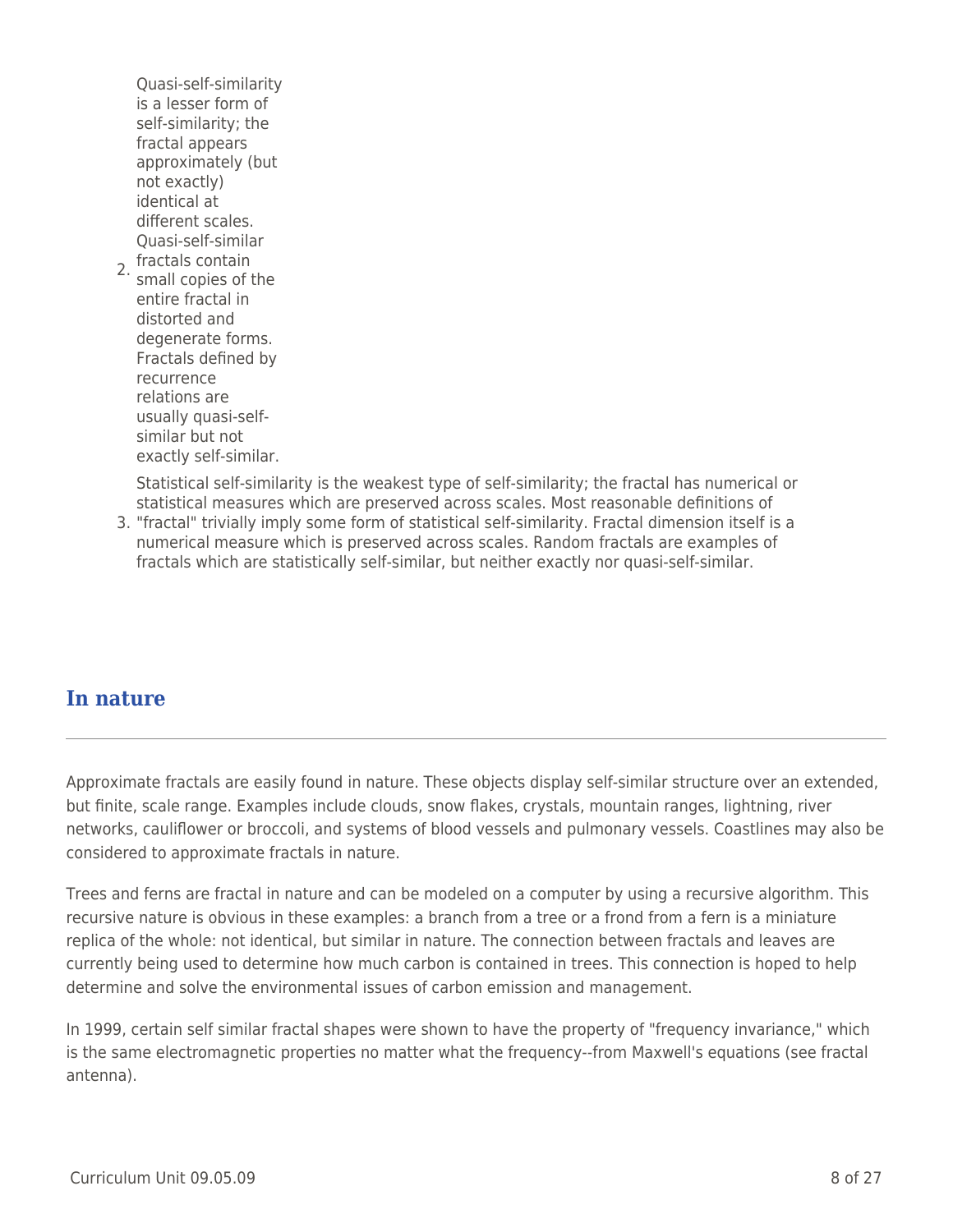| A fractal that models<br>the surface of a<br>mountain<br>(animation) | A fractal fem<br>computed<br>using an<br>iterated<br>function<br>system | Photograph of a<br>romanesco broccoli,<br>showing a naturally<br>occurring fractal | Fractal pentagram<br>drawn with a vector<br>iteration program |
|----------------------------------------------------------------------|-------------------------------------------------------------------------|------------------------------------------------------------------------------------|---------------------------------------------------------------|

## **In art and architecture**

Fractal patterns have been found in the paintings of American artist Jackson Pollock. While Pollock's paintings appear to be composed of chaotic dripping and splattering, computer analysis has found fractal patterns in his work. Decalcomania, a technique used by artists such as Max Ernst, can produce fractal-like patterns. It involves pressing paint between two surfaces and pulling them apart. Fractals are also prevalent in African art and architecture. Circular houses appear in circles of circles, rectangular houses in rectangles of rectangles, and so on. Such scaling patterns can also be found in African textiles, sculpture, and even popular hairstyles.

# **Applications**

As described above, random fractals can be used to describe many highly irregular real-world objects. Other applications of fractals include:

- 1. Classification of histopathology slides in medicine
- 2. Fractal landscape or Coastline complexity
- 3. Enzyme/enzymology and Michaelis-Menten kinetics
- 4. Generation of new music
- 5. Generation of various art forms
- 6. Signal and image compression
- 7. Creation of digital photographic enlargements
- 8. Seismology
- 9. Fractal in soil mechanics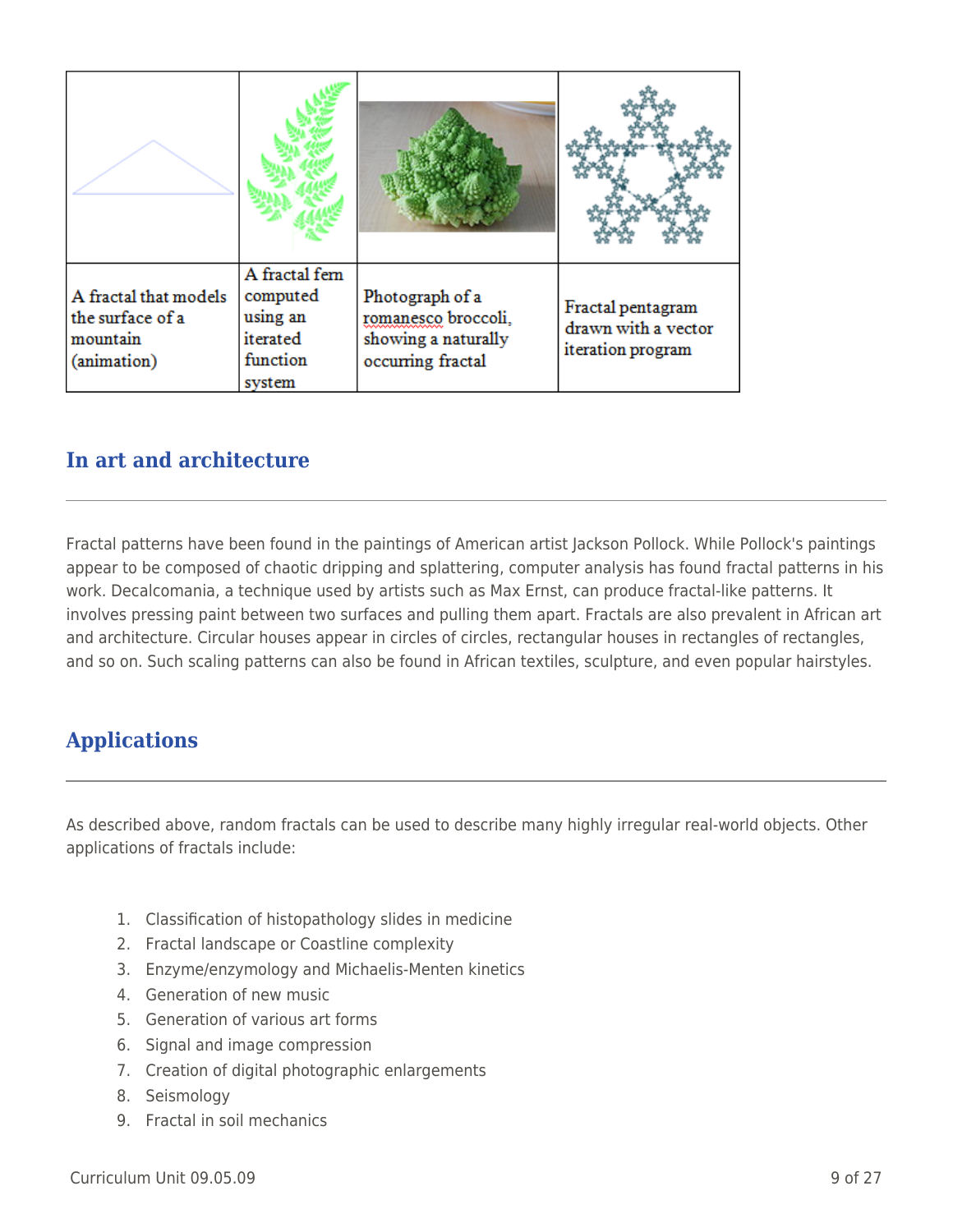- 10. Computer and video game design, especially computer graphics for organic
- environments and as part of procedural generation

- 11. Fractography and fracture mechanics
- 12. Fractal antennas Small size antennas using fractal shapes
- 13. Small angle scattering theory of fractally rough systems
- 14. T-shirts and other fashion
- 15. Generation of patterns for camouflage, such as MARPAT
- 16. Digital sundial
- 17. Technical analysis of price series, as in the Elliott fractal principle

Consequently, this curriculum unit should increase preparation for assigned courses in the curricular areas of Math and Physics by exploring the predictors and mathematical probabilities of Evolutionary Medicine, and by discovering graph-associated and data-driven patterns and fractals of evolution that had been ignored by medicine, which focused instead upon proximate mechanical causes similar to the hard sciences. Promoted by a plethora of voices representing the medical industry, medicine has modeled itself after a mechanical physics, derived from Galileo, Newton, and Descartes. This model clearly mitigates medicine as mechanistic, materialistic, reductionistic, linear-causal, and deterministic or capable of precise conceptual predictions.

In numerical analysis, statistics, computational models, differential equations, and dynamical systems:

Topology deals with the shape and geometry of complex structures. The basic double helical structure of DNA provides a good deal of information about the molecule, but it is not

- 1. complete. The details of the structure and of the different forms of DNA provide information about the biological function of DNA. In addition, the structure and formation of proteins are far more complicated than those of DNA.
- 2. Computer graphics make static and mobile images of DNA structures possible, which enables<br><sup>2.</sup> both researchers and laypersons better able to visualize and study the genome. [14]

Concurrently, the search reaches for understanding diseases, while explaining the symptoms, signs, and causes that manifest in single, materialistic, anatomical or structural changes within the body, such as in genes and their products, ostensibly necessary process directly or linearly, by infectious, toxic, or traumatic agents. In addition to the known results for picking geometric objects from points in or on the boundary of other geometric objects, this seminar will contribute to preparations for: Bertrand's Problem, Buffon-Laplace Needle Problem, Buffon's Needle Problem, Circle Inscribing, Computational Geometry, Integral Geometry, Point Picking, Stochastic Geometry, and Sylvester's Four-Point Problem.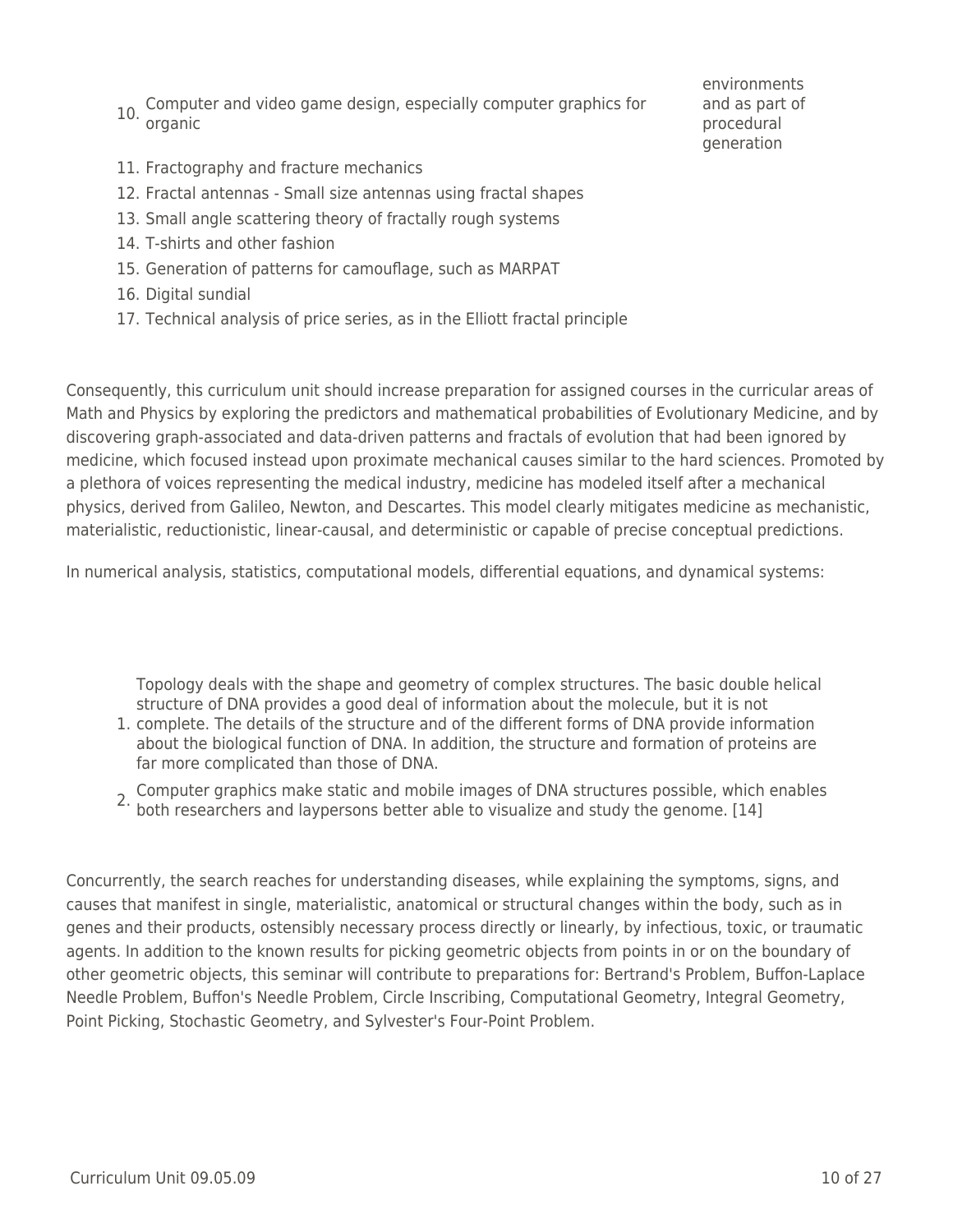

images/2009/5/09.05.09.08.jpg

Fractals of bacteria colonies adopt the fractal formed appearances of trees and ferns. In the late 1980s, Fujikawa and Matsushita studied colonies of the bacteria Bacillus subtilis 168 (B 168), common in soil, under stressed conditions causing the colonies to adopt a fractal form. Experimental parameters include: the hardness of the agar on which the bacteria grow and the nutrient concentration. Friendly conditions, soft agar and abundant nutrients, result in compact growth with smooth boundaries. In more unfriendly conditions, the bacteria can grow in patterns on the left, resembling DLA clusters on the right. Diffusion-Limited Aggregation, or DLA, is an extraordinarily simple computer simulation of the formation of clusters by particles diffusing through a medium that jostles the particles as they move. Evolution in organisms and in fractals expands in the outward direction with self-representation. This accounts for both individual organisms as well as the populations they comprise. When geometric progressions regress and fractals collapse, shrinking populations are represented.

Important researchers in evolutionary medicine include: Randolph M. Nesse, George C. Williams, Paul W. Ewald, James McKenna, and Rainer H. Straub. George C. Williams was the first to apply evolutionary theory to health in the context of senescence. Also in the 1950s, John Bowlby approached the problem of disturbed child development from an evolutionary perspective upon attachment. An important theoretical development was Nikolaas Tinbergen's distinction made originally in ethology between evolutionary and proximate mechanisms.

Adaptations include:

1. The evolution of pathogens in terms of their virulence, resistance to antibiotics, and subversion of an individual's immune system.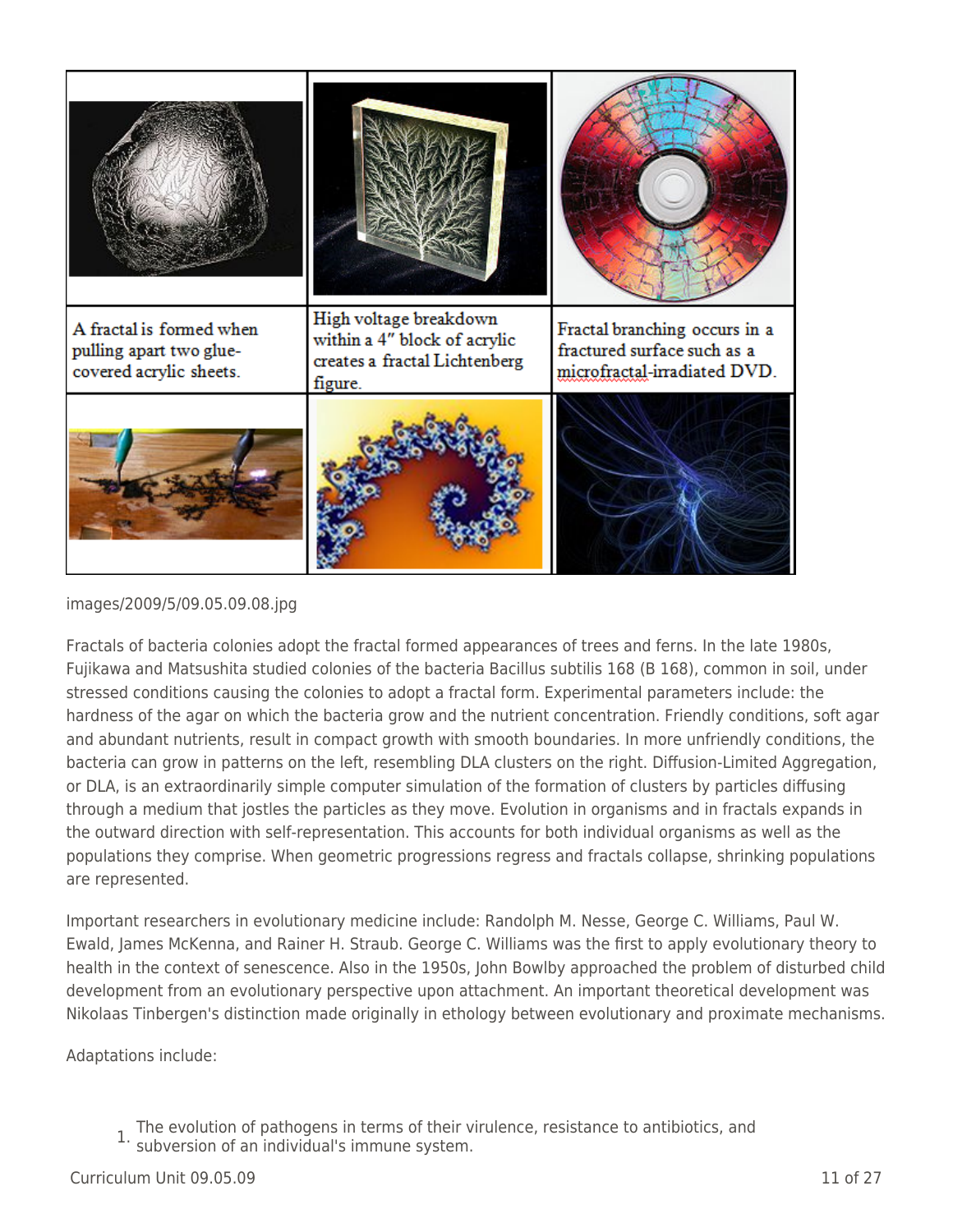- 2. The processes, constraints and trade-offs of human evolution.
- The evolved responses that enable individuals to protect, heal, and recuperate themselves
- 3. from infections and injuries such as immunity, fever, and sickness behavior, and the processes that regulate their deployment to maximize fitness.
- 4. contemporary humans with their different diet, life expectancy, degree of physical exercise, How past adaptation of early humans to their ancestral environment now affects and hygiene.

Key developments include the paper of Paul Ewald in 1980, "Evolutionary Biology and the Treatment of Signs and Symptoms of Infectious Disease," and that of Williams and Nesse in 1991, "The Dawn of Darwinian Medicine." The latter papers evolved into a book, Why We Get Sick, published as Evolution and healing in the United Kingdom. In 2008, an online journal started: Evolution and Medicine Review. While the two main mechanisms that produce evolution are natural selection and genetic drift, natural selection favors genes that improve the capacity for survival and reproduction, whereas genetic drift is random change in the frequency of alleles, caused by the random sampling of a generation's genes during reproduction. The significance of natural selection and genetic drift in populations vary depending upon the strength of the selection and the effective population size, which is the number of individuals capable of reproducing. [1]

Natural selection usually predominates in large populations however; genetic drift dominates in small populations. The dominance of genetic drift in small populations encourages deleterious effects or mutations. Alternatively, population bottlenecks, where the population shrinks temporarily and therefore loses genetic variation, result in a more uniform population. Consequently, changing population size can dramatically influence the course of evolution. In the 1930s, Darwinian natural selection was combined with Mendelian inheritance to form the modern evolutionary synthesis, which connected the units of evolution, or genes and the mechanism of evolution, or natural selection. This powerful explanatory and predictive theory directs research by constantly raising new questions, and it has become the central organizing principle of modern biology, providing a unifying explanation for the diversity of life on Earth.

# **Essential Questions**

- 1. Are these patterns the result of simple physical processes, or do they represent self-organization and coordination on multiple levels?
- 
- 2. Certainly, different causes can produce the same effect: does the existence of fractal bacteria colonies favor proximate or evolutionary mechanism over the other?
- 3. Why have 3 billion years of evolution given Nature ample opportunity to exclusively discover and exploit purely physical processes?
- 4. Would exploring algorithms that generate predictable fractals define patterns that would result from proximate and evolutionary mechanisms?

http://www.kwsi.com/ynhti2009/image05.html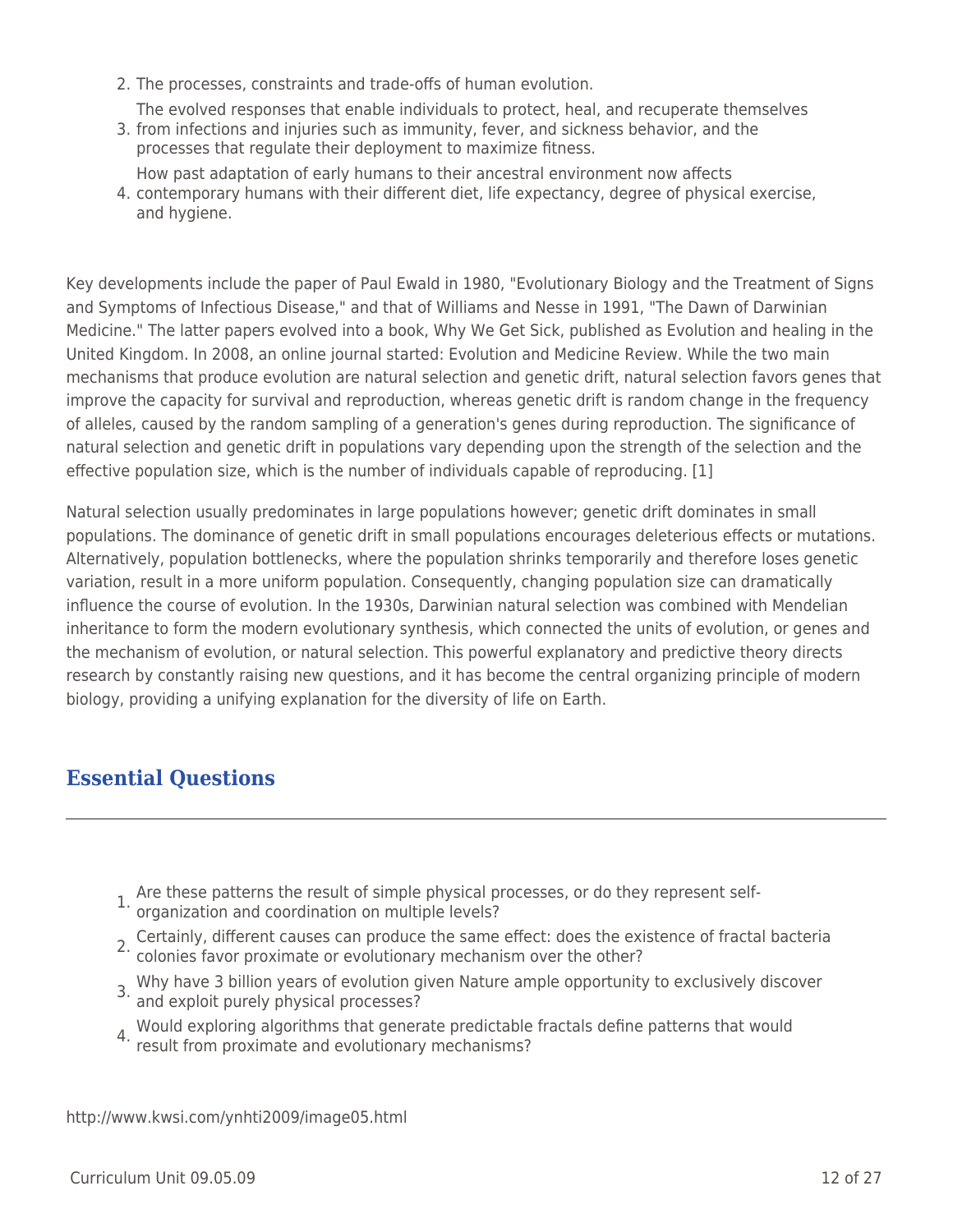### **Algorithms:**

- 1. Escape time algorithm
	- a) Boolean version (draws M-set and its exterior using 2 colors) -- Mandelbrot algorithm

b) discrete (integer) version -- level set method (LSM/M); draws Mandelbrot set and color bands in its exterior

\_\_\_\_ c) continuous version

\_\_\_\_ d) level curves version -- draws lemniscates of Mandelbrot set -- boundaries of Level Sets

e) decomposition of exterior of Mandelbrot set

2. Complex potential

- a) Hubbard-Douady (real) potential of Mandelbrot set (CPM/M) radial part of complex potential
- b) external angle of Mandelbrot set -- angular part of complex potential
- c) abstract M-set
- 3. Distance estimation method for Mandelbrot set
	- a)exterior distance estimation -- Milnor algorithm (DEM/M)
	- b) interior distance estimation
- 4. Algorithm used to explore interior of Mandelbrot set
	- a) period of hyperbolic components
	- b) multiplier of periodic orbit (internal rays(angle) and internal radius)
	- c) bof61 and bof60

Every algorithm can be implemented in sequential or parallel version. Mirror symmetry can be used to speedup calculations.

# **Escape time algorithm**

The simplest algorithm for generating a representation of the Mandelbrot set is known as the escape time algorithm. A repeating calculation is performed for each x, y point in the plot area and based on the behavior of that calculation, a color is chosen for that pixel.

The x and y locations of each point are used as starting values in a repeating, or iterating process of calculations. The result of the previous iteration defines the starting values for the next iteration. The result of the previous iteration is also checked during the next iteration to see if a critical escape condition or bailout has been reached. If and when that condition is reached, the calculation is stopped, the pixel is drawn, and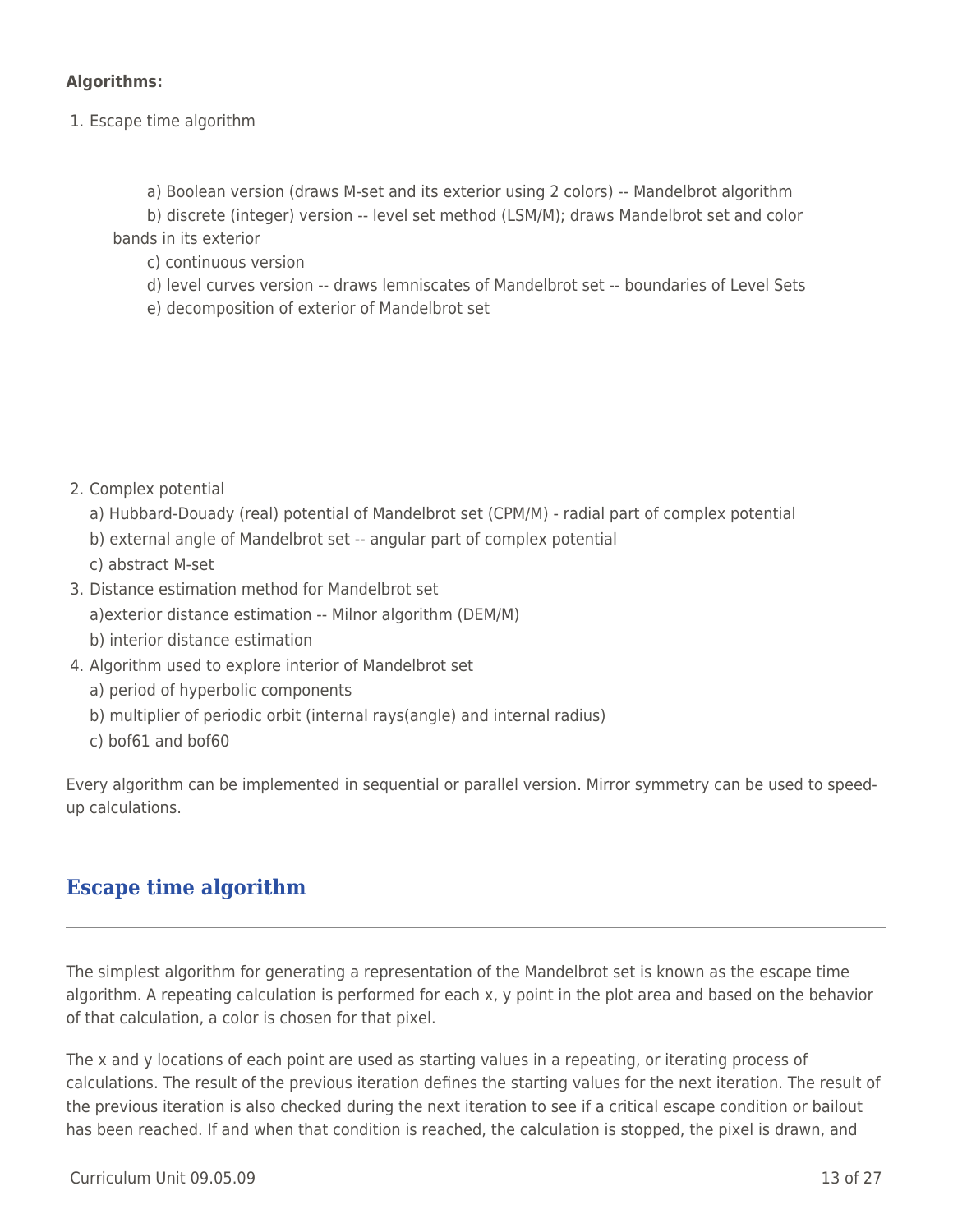the next x, y point is examined. For some starting values, escape occurs quickly, after only a small number of iterations. For starting values very close to but not in the set, it may take hundreds or thousands of iterations to escape. For values within the Mandelbrot set, escape will never occur. The higher the maximum number of iterations, the more detail and subtlety emerge in the final image, but the longer time it will take to calculate the fractal image.

Escape conditions can be simple or complex. Because no complex number with a real or imaginary part greater than 2 can be part of the set, a common bailout is to escape when either coefficient exceeds 2. A more computationally complex method, but which detects escapes sooner, is to compute the distance from the origin using the Pythagorean Theorem, and if this distance exceeds two, the point has reached escape. More computationally-intensive rendering variations such as Buddhabrot detect an escape, then use values iterated along the way.

The color of each point represents how quickly the values reached the escape point. Often black is used to show values that fail to escape before the iteration limit, and gradually brighter colors are used for points that escape. This generates a visual representation of how many cycles were required before reaching the escape condition.

## **For programmers**

The definition of the Mandelbrot set, together with its basic properties, suggests a simple algorithm for drawing a picture of the Mandelbrot set. The region of the complex plane under consideration is subdivided into a certain number of pixels. To color any such pixel, let c be the midpoint of that pixel. The critical value c under  $P_c$ , is iterated checking at each step whether the orbit point has a modulus larger than 2.

If this is the case, we know that the midpoint does not belong to the Mandelbrot set, and the pixel is colored. Either it is colored white to get the simple mathematical image or it is colored according to the number of iterations used to get the well-known colorful images. Otherwise, iterating is continued for a certain number of steps that is large but fixed, after which this parameter can probably be placed in the Mandelbrot set, or at least very close to it, and color the pixel black.

In pseudocode, this algorithm would look as follows:

For each pixel on the screen do:

```
{
x0 = x co-ordinate of pixel
y0 = y co-ordinate of pixel
x = 0
```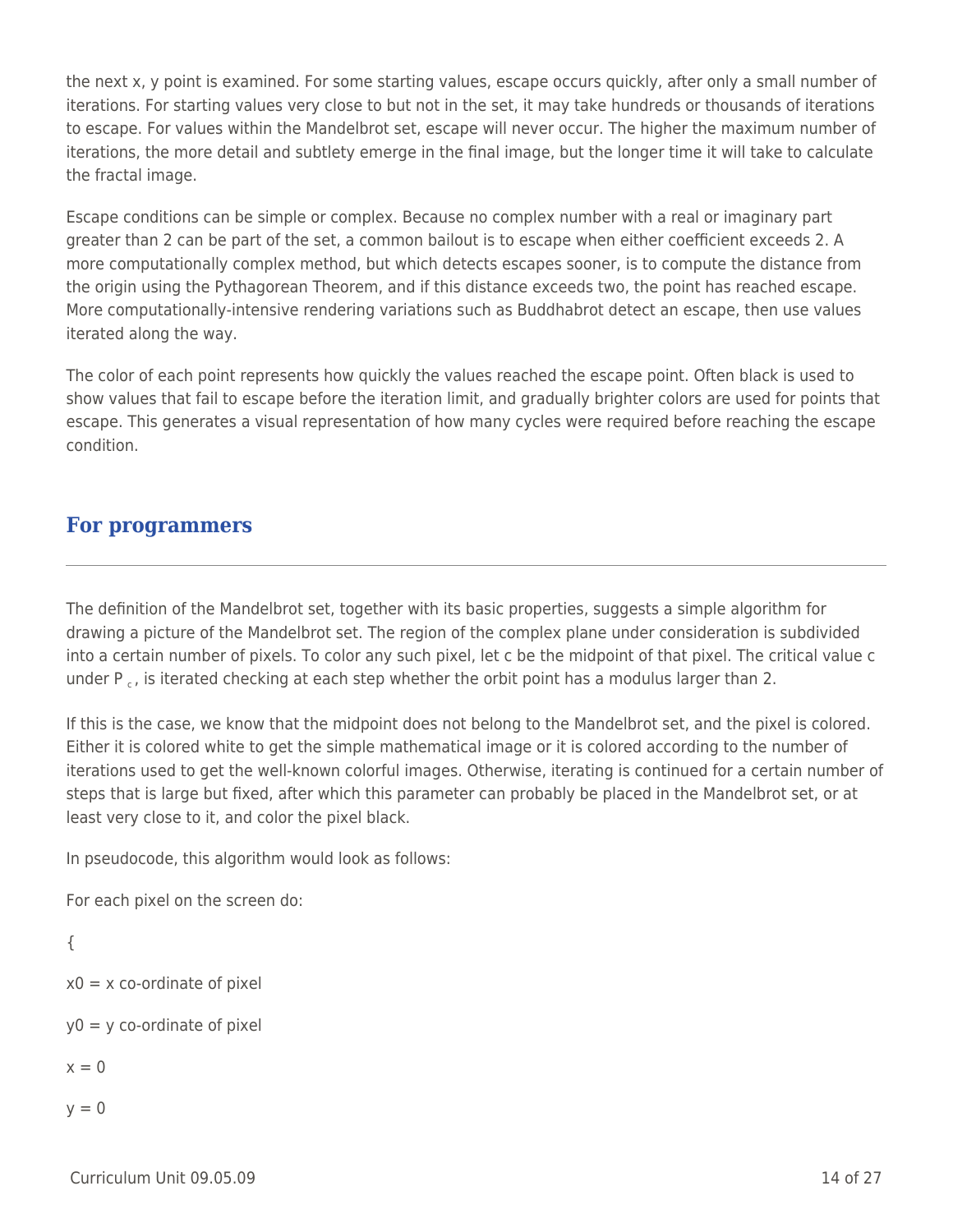```
iteration = 0max iteration = 1000while (x*x + y*y = (2*2) AND iteration max iteration )
{
xtemp = x*x - y*y + x0y = 2*x*y + y0x = xtemp
iteration = iteration +1}
if ( iteration == max iteration )
then
color = blackelse
color = iteration
plot(x0,y0,color)
}
http://www.kwsi.com/ynhti2009/image06.html
```
# **Lesson Plans**

- 1. Lesson One -collect data, observations and draw conclusions (defined below).
- 2. Lesson Two generate fractals, observations and draw conclusions (defined below)..
- 3. Lesson Three extrapolate geometric progressions, observations and draw conclusions (defined below)..
- 4. Lesson Four mutations, observations and draw conclusions (student defined).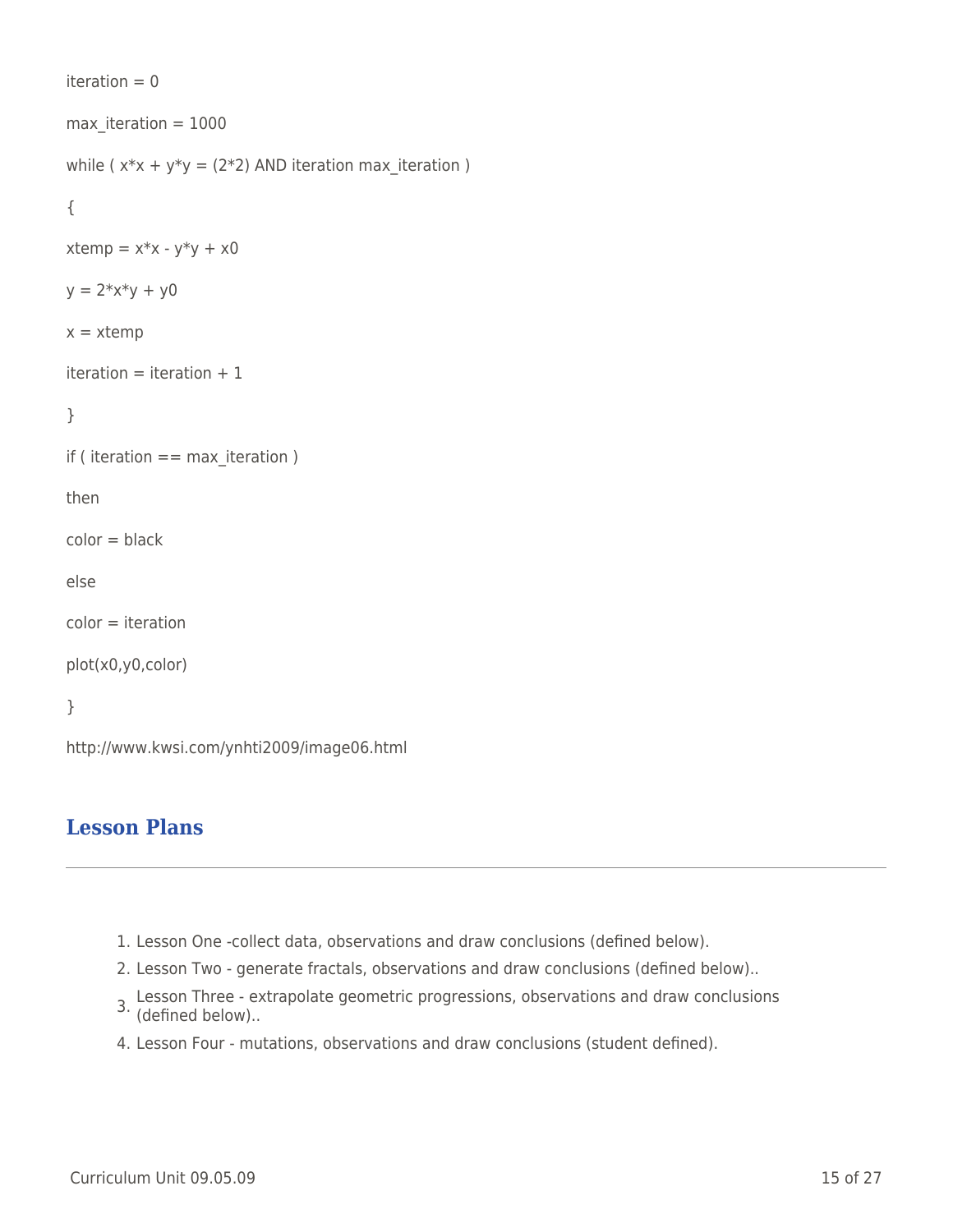## **Lesson Number 1 - Functions as Mathematical Models of Proximate and Evolutionary Medicine Phenomena**

Objective(s) - students will be able

- 1. To discuss and provide examples of how mathematics is used to describe nature, and Proximate and Evolutionary Medicine Phenomena in particular
- 2. To define and provide an example of a function and a mathematical model
- 3. To provide examples of dimensions and the units used to measure them
- 4. To apply the concepts of function, independent and dependent variable to describe relationships between natural phenomena using multiple representations of functions.
- 5. To classify the relationship between pairs of variables associated with Proximate and Evolutionary Medicine Phenomena as linear, quadratic, or exponential
- 6. To pose questions about Proximate and Evolutionary Medicine Phenomena that may be answered by using a mathematical model
- 7. Describe the difference between Proximate and Evolutionary Medicine Phenomena
- 8. Define proximate and evolutionary medicine, and fractal

### Prerequisite skills

graphing two-variable data, evaluating expressions, translating verbal phrases and sentences to algebraic expressions and equations, solving equations, creating and interpreting tables and graphs on coordinate plane

### **Materials**

Ruler or tape measure, thermometer, clock, scale

Worksheet or text with tables of different types of function, without the equations

### Relevant Vocabulary, Terms and Symbols

domain, independent variable, dependent variable,  $f(x) = y$ , dimension, fractal, function, mapping diagram, proximate and evolutionary medicine, range, unit, vertical line test

### **Strategy**

Students should be prompted to discuss different types of phenomena that are measured. They should also discuss what types of instruments are used for the measurements. This discussion should result in defining dimensions. As a class, we list different units that are used to measure the dimensions of mass, transfer, magnitude, time and temperature. Review the definition of function. Use the student as function input metaphor - can't go to two places at once. Encourage students to come up with measureable quantities and measurement units. Prepare a measurement activity that involves a simple linear function. Prepare tables of different types of functions related to Proximate and Evolutionary Medicine Phenomena for review of function types. Prompt students to classify each table as a type of function. Describe natural pandemics and epidemics, the different types of Proximate and Evolutionary Medicine Phenomena, and their characteristics. Use the case studies to provide an example of each type of disaster to be studied. An overhead slide show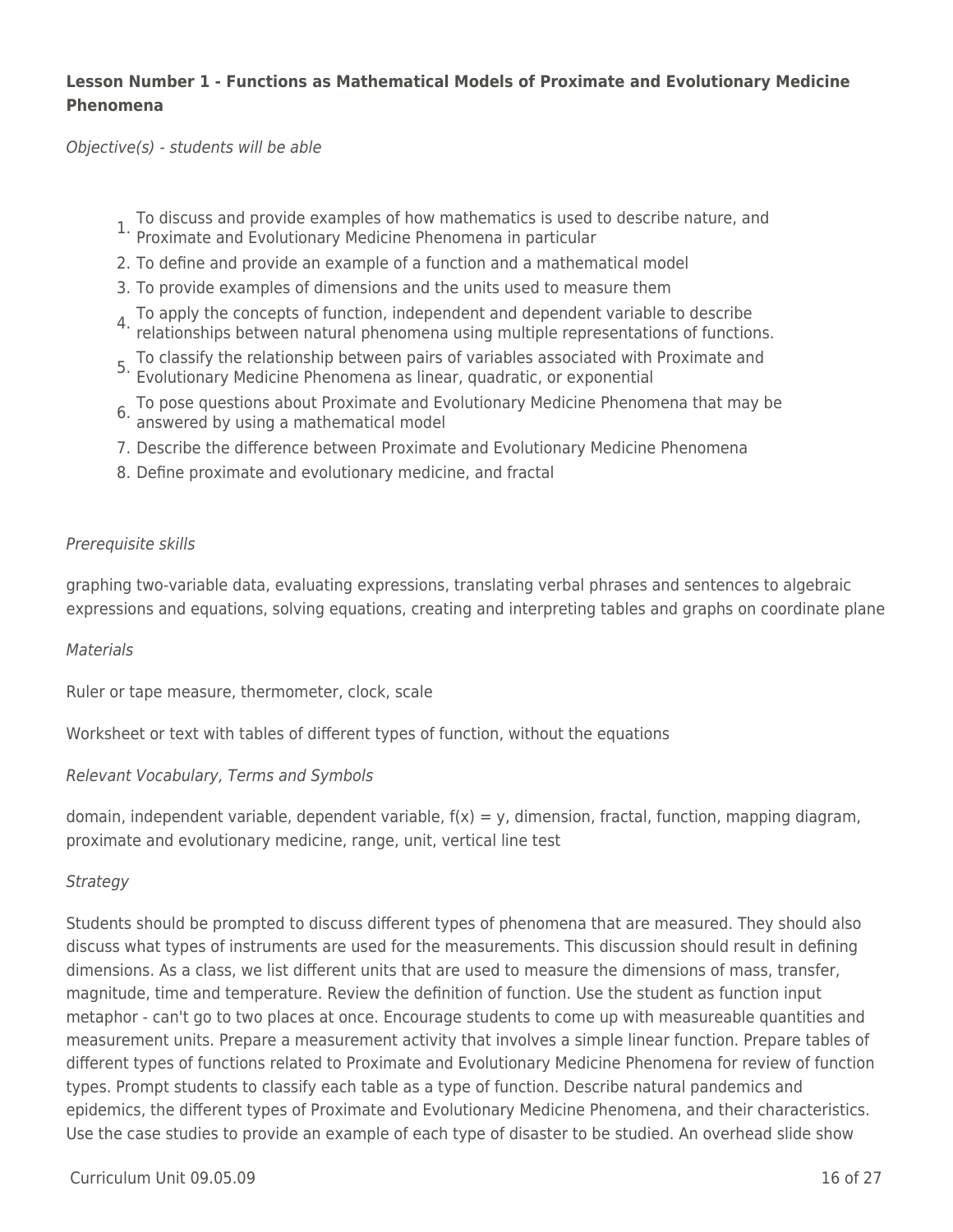would nicely show the results of the disasters. Ask questions about the characteristics of Proximate and Evolutionary Medicine Phenomena, i.e. "are these two related? How is that so?" Provide encouragement and feedback.

Student tasks

Form small groups List examples of quantities that we measure in the environment Classify each type of quantity by its dimension, and give an example of units Discuss how some pairs of quantities may be related Find two quantities that have a functional relationship Describe the functional relationship in words using "is a function of" and in symbols using  $a = f(b)$ Present one of your functions to the class, with both verbal and symbolic representations Engage in measurement activity involving magnitude, time, and force, using ruler, clock, and scale Any distance, rate, and time problem would suffice. Classify a function represented with a table as linear, quadratic or exponential. Answer elementary questions about the Proximate and Evolutionary Medicine Phenomena discussed, define terms.

### Questions

For each of the following pairs of phenomena, determine the dimension and possible units of each variable, and determine if there may be a functional relationship between the two. Then identify the independent and dependent variables, and write a sentence that describes the relationship.

Time of day & temperature

Month & temperature

Location & weather

Number of deaths & proximate and evolutionary medicine magnitude

Give examples of dimensions and units

What is the difference between an epidemic and a pandemic?

 $Curriculum$  Unit  $09.05.09$   $17 \text{ of } 27$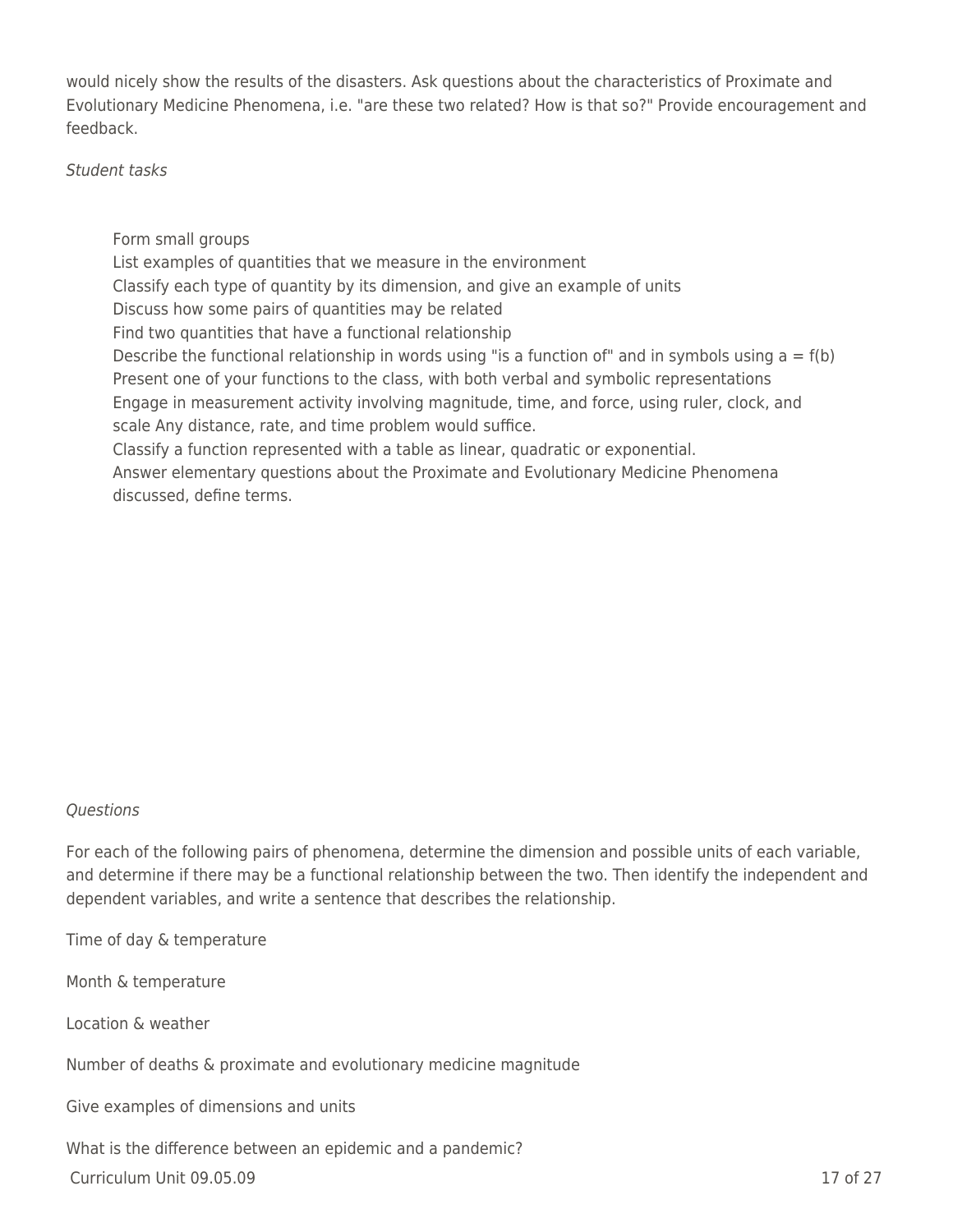What questions can be asked about these events?

What type of mathematics would create answers to these questions?

## **Lesson Number 2 - Modeling Proximate and Evolutionary Medicine Height with Quadratic and Root Functions**

Objective(s) - students will be able

- 1. To use mathematical models to describe observed relationships between characteristics of Proximate and Evolutionary Medicine Phenomena when values of some variables are known
- 2. To derive mathematical models from existing equations and relations (solve multivariate equations for one of the variables)
- 3. To provide examples of the application of a quadratic or square root function to Proximate and Evolutionary Medicine Phenomena
- 4. To represent functions as equations, tables, graphs, and verbal descriptions
- 5. To describe the domain and range of functions used to model Proximate and Evolutionary Medicine Phenomena
- 6. To draw and label a simple pictorial representation of a fractal
- 7. To calculate fractal magnitudes, periods, depths, and frequencies of fractals
- 8. To describe the relationship between fractal magnitude and fractal frequency in at least two different ways

### Prerequisite skills

Vertex form of quadratic function, translations of parabolas, solving equations using square roots

### **Materials**

Provide Graphing calculator, graph paper, worksheets with student tasks, questions, and a place to write answers.

Relevant Vocabulary, Terms and Symbols

Define axis of symmetry, fractal, maximum, minimum, parabola, vertex, and x-intercept.

### **Strategy**

A fractal can be modeled by having two students hold a piece of rope in front of the class. One student propagates a fractal, and the other students can be prompted to estimate the height of the fractal. Another student propagates a larger fractal, and again the students can estimate the height of the second fractal. A discussion explaining the definition of amplitude follows. The amplitude here can be related to water depth instead of fractal height. Provide one form each of the equations for proximate and evolutionary medicine and fractal. Prompt students to derive the other form of the relation. Provide students with specific calculation questions that can be solved using the presented equations. Provide encouragement and feedback

### Student tasks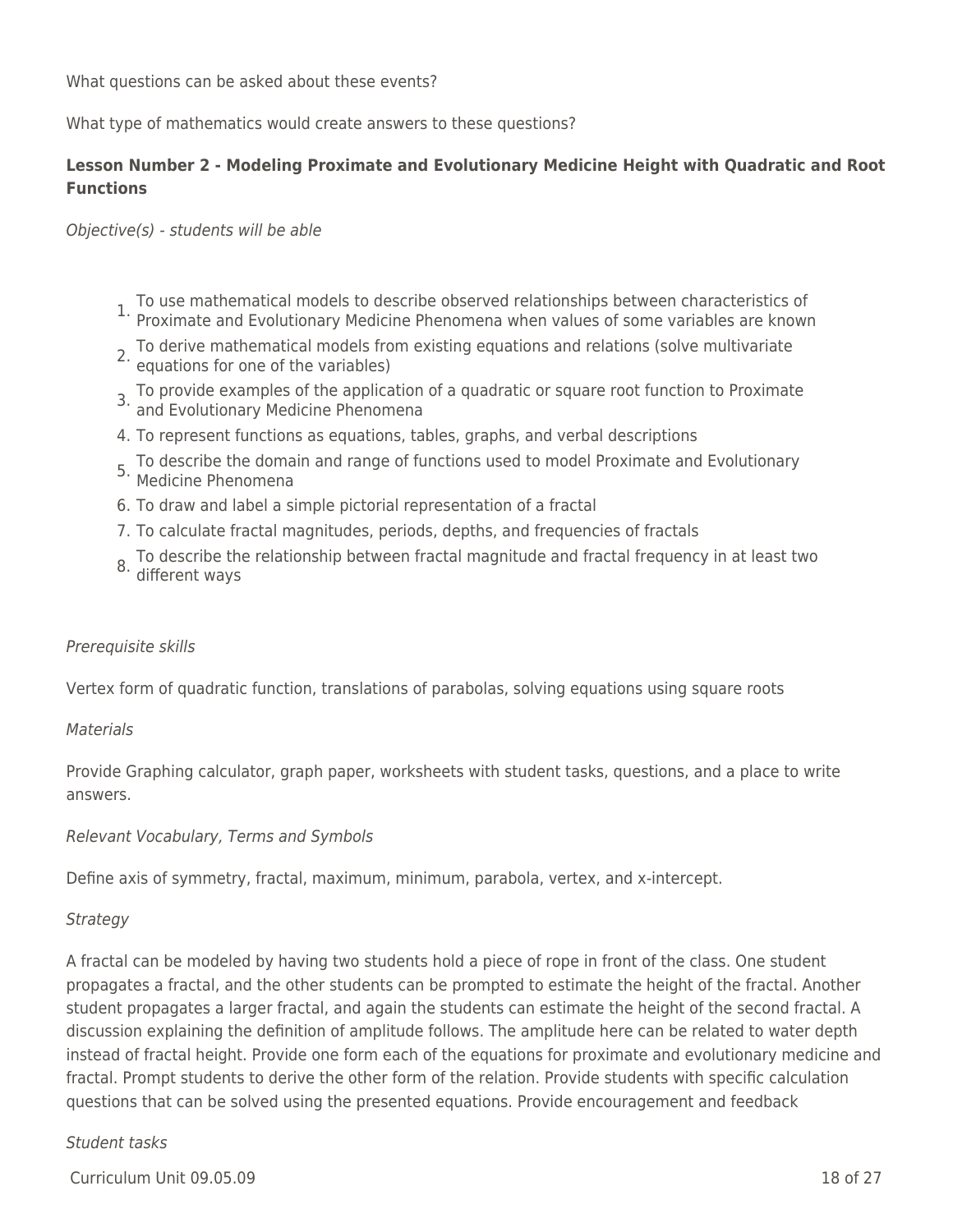Describe a fractal, its characteristics, and its properties.

Give examples of fractals.

Give examples of fractals representing proximate and evolutionary medicine.

Take notes on proximate and evolutionary medicine equations.

Attempt to solve equations for the independent variables.

Answer questions that arise from the anatomy of fractals.

### **Ouestions**

Define a fractal, proximate and evolutionary medicine.

Find the magnitude of a fractal associated with proximate and evolutionary medicine.

Find the period or frequency of a fractal associated with proximate and evolutionary medicine with given frequency and fractal magnitude

Find the frequency of a proximate and evolutionary medicine with given fractal \_\_\_\_ magnitude and period

Find the height of a proximate and evolutionary medicine with given frequency

Find the frequency of a proximate and evolutionary medicine with given water depth

Find the energy of a proximate and evolutionary medicine with given water depth and fractal magnitude

Find the fractal magnitude of a proximate and evolutionary medicine with given water depth and energy

Find the height of a proximate and evolutionary medicine with given fractal magnitude and energy

What is a shallow water fractal?

What are some of the difference between fractals?

What scale is used to measure magnitude?

Find the magnitude of a fractal with given wind speed

Find the wind speed of a fractal with a given magnitude

Compare two fractals with two given sets fractal magnitude and height

What is the relationship between these magnitudes compared to their heights?

Which natural phenomena have quadratic relationships?

Write a sentence describing the relationship between proximate and evolutionary

medicine height, fractal magnitude and frequency

Write a sentence describing the relationship between fractal frequency and magnitude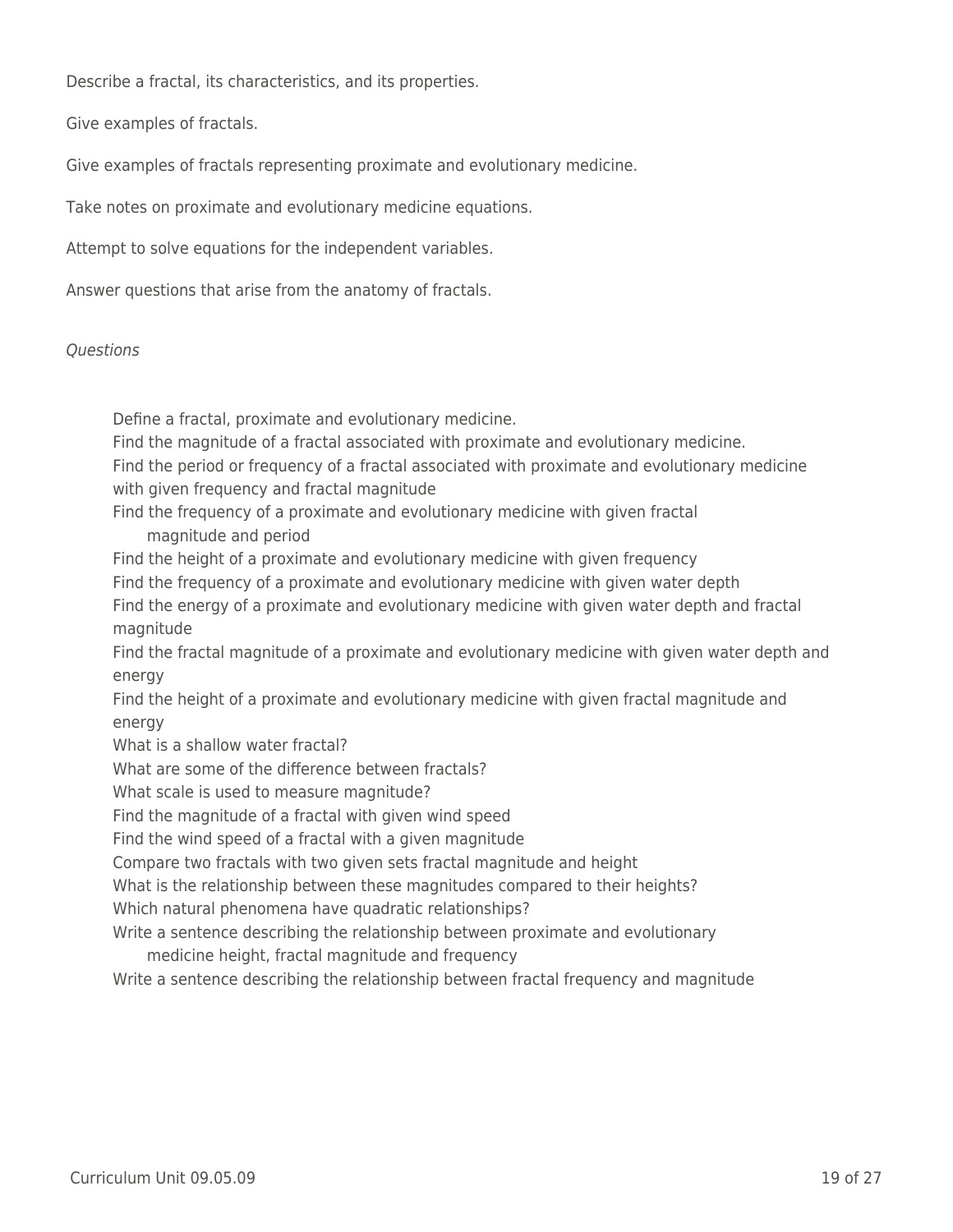### **Lesson Number 3 - Modeling Proximate and Evolutionary Medicine Magnitude and Population Growth using Exponential and Logarithmic Functions**

Objective(s) - students will be able

- 1. To physically model a proximate and evolutionary medicine and describe how friction and surface area relate to proximate and evolutionary medicine magnitude
- 2. To describe the relationship between proximate and evolutionary medicine magnitude and energy in at least two different ways
- 3. To define moment, magnitude, and moment magnitude
- 4. To describe the relationship between moment and moment magnitude in at least two 4. ID under ways
- 5. To describe the relationship between proximate and evolutionary medicine magnitude and frequency of occurrence in at least two different ways
- 6. To apply exponential and logarithmic functions to the relationship between proximate and evolutionary medicine magnitude and energy released
- 7. To apply exponential and logarithmic functions to the relationship between time and population size

### Prerequisite skills

Order of operations, rules of exponents, graphing functions manually and with graphing calculator, solving equations by taking logarithms and exponentiating

**Materials** 

Sponges of different sizes, all with a flat sides, water

Graphing calculator, graph paper, worksheets including discussion prompts and calculation exercises

Relevant Vocabulary, Terms and Symbols

Exponential Equations, Exponents, Logarithmic Equations, and Logarithms

Strategy

The cause of a proximate and evolutionary medicine can be simply modeled using a sponge, and a piece of string. If only one sponge is available, this exercise can be done as a classroom demonstration of transference. Otherwise, students may be divided into groups, each of which has one type of sponge, and a piece of string. Each group places a saturated sponge on a table a given distance from another sponge. Students then incrementally exert pressure on the saturated sponges, which are on the table. As a class, we estimate the surface areas of the sponges that are in contact with each other on the table. As a class we discuss and record how much pressure it takes for each sponge to transfer water to the neighboring sponge. The pressure resembles the amount of transference required to yield proximate and evolutionary alterations. The area of the sponge represents the area of transfer during a proximate and evolutionary medicine. Students should conclude that the larger sponge yields larger proximate evolution. Students should be prompted to generalize that the larger the area of the sponge, the larger the potential for proximate and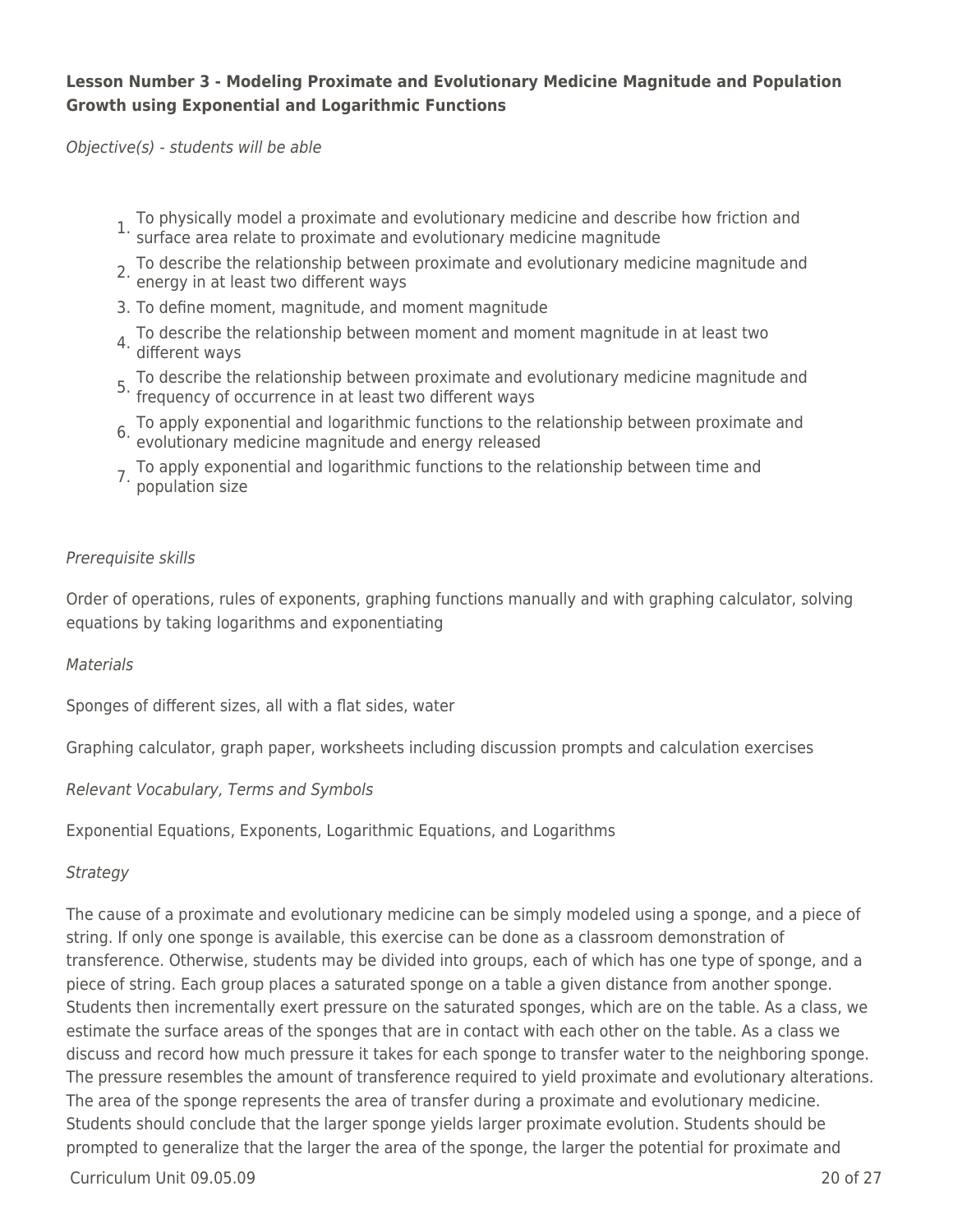evolutionary medicine. This discussion segues into the discussion of proximate and evolutionary medicine magnitude. The effects of a proximate and evolutionary medicine on a population may be shown by adjusting the distances between the sponges on the table. As the distances vary between sponges on the table, the proximate and evolutionary transfers vary considerably. Begin discussion of population by asking students what the local, state, national, and global populations are. These would be good questions for students to research independently. Present graphical representations of population fluctuations and growth. Provide notes on proximate and evolutionary medicines and population growth. Provide one version of each equation that will be used in the exercises. Encourage and provide feedback.

### Student tasks

Participate in sponge and water exercise Record data Participate in concluding discussion Take notes on proximate and evolutionary medicines and population growth, particularly equations Attempt to solve each equation for the independent variable Practice calculations on worksheet Respond to and discuss open-ended questions

### **Ouestions**

Define proximate and evolutionary medicine Name two scales used to measure proximate and evolutionary medicine magnitude Find the event of a proximate and evolutionary medicine with a given magnitude Find the event magnitude of proximate and evolutionary medicine with a given Find the magnitude of proximate and evolutionary medicine that released a given amount of lifealtering characteristics Find the amount of life-altering characteristics released in proximate and evolutionary medicine Find the recurrence interval of proximate and evolutionary medicine with a given \_\_\_\_ minimum What is the current population of the United States? What is the current population of the earth? How can the growth rate of a population be found using the birth rate and death rate? At the current growth rate, in what year will the world population be 10 billion?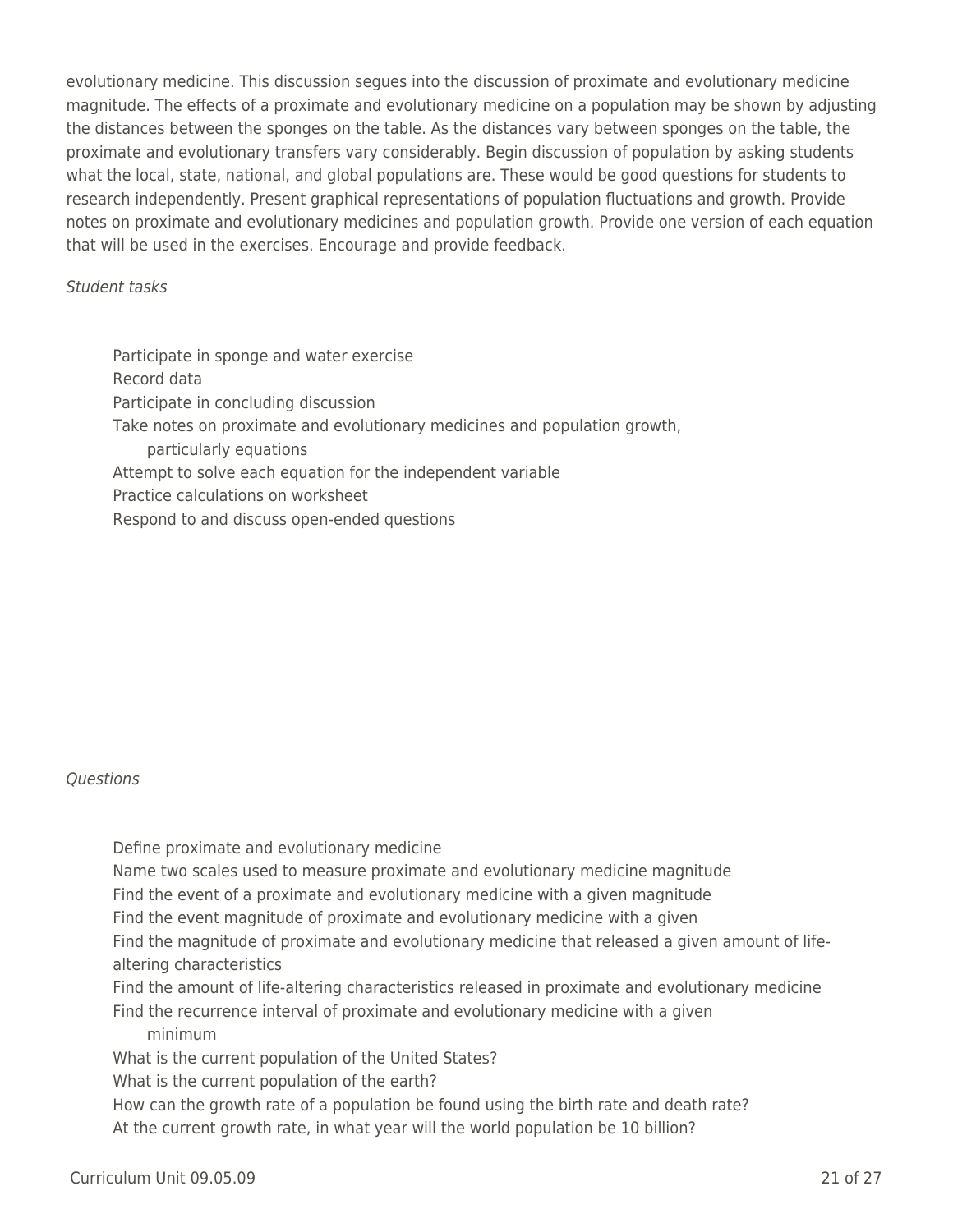At the current growth rate, what will the world population be in 2050? What effects does the human population have on other species of animals and plant? And, if any, are the effects on natural resources? Which natural phenomena have exponential relationships?

# **Website(S)**

http://www.kwsi.com/ynhti2009/ http://www.kwsi.com/ynhti2009/image02.html http://www.kwsi.com/ynhti2009/image03.html http://www.kwsi.com/ynhti2009/image04.html http://www.kwsi.com/ynhti2009/image05.html http://www.kwsi.com/ynhti2009/image06.html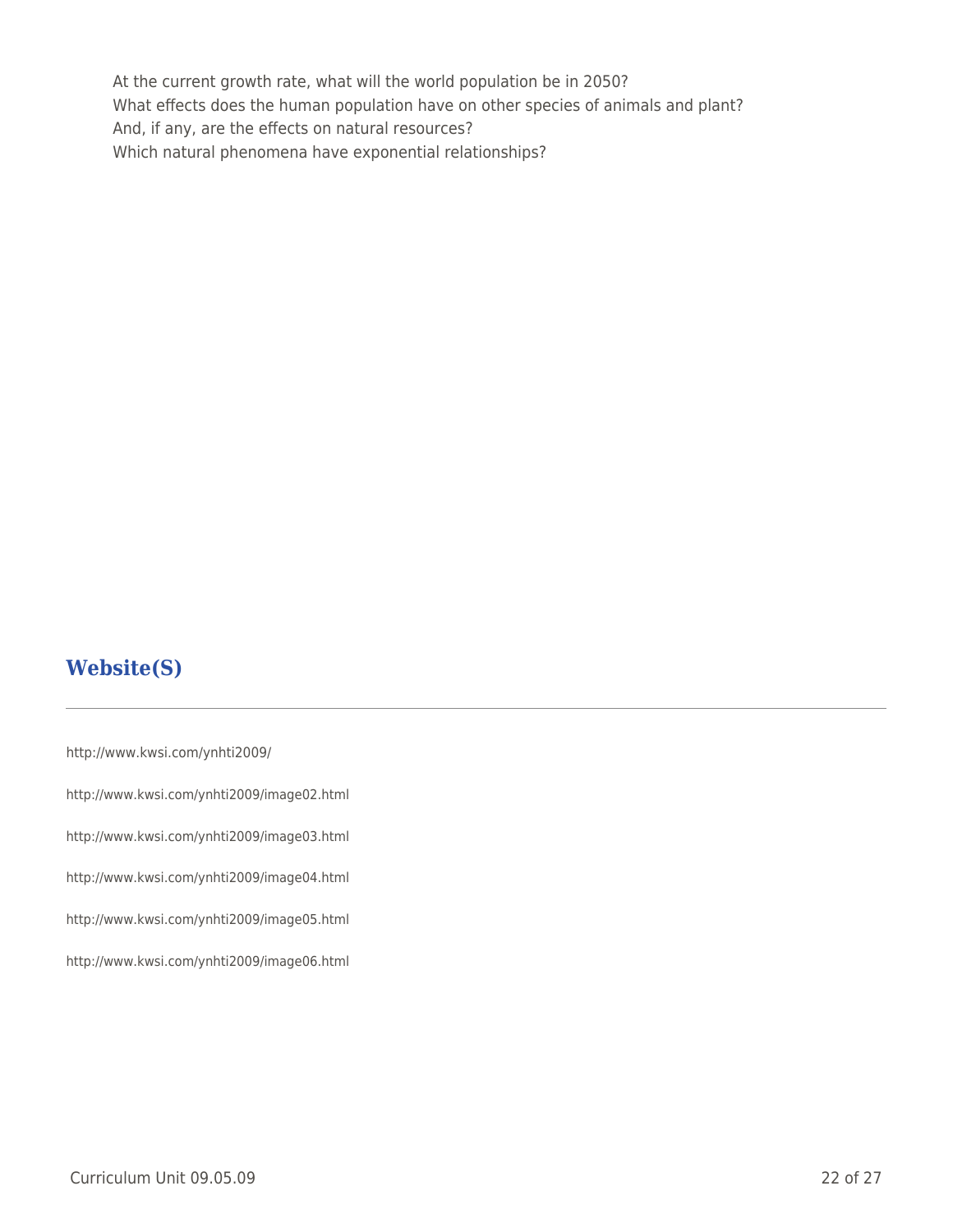## **Glossary of Terms**

Apollonian gasket: or Apollonian net is a fractal generated from triples of circles, where any circle is tangent to two others, named after Greek mathematician Apollonius of Perga.

Bacteriophages: any one of a number of viruses that infect bacteria, from "bacteria" and the Greek Φ?ΓΕΙΝ phagein "to eat."

Bifurcation theory: is the mathematical study of changes in the qualitative or topological structure of a given family. Examples of such families are the integral curves of a family of vector fields or, the solutions of a family of differential equations.

Butterfly effect: is a phrase that encapsulates the more technical notion of sensitive dependence on initial conditions in chaos theory. Small variations of the initial condition of a dynamical system may produce large variations in the long term behavior of the system.

Chaos theory: a branch of mathematical and physical theory that deals with the nature and consequences of chaos and chaotic systems.

Complexity: a whole made up of complicated or interrelated parts.

Constructal theory: is the mental viewing that the generation of design, configuration, pattern, and geometry in nature is the physics phenomenon that unites all animate and inanimate systems, and that this phenomenon is covered by the Constructal Law stated by Adrian Bejan in 1996.

Contraction mapping theorem: or contraction mapping principle is an important tool in the theory of metric spaces; it guarantees the existence and uniqueness of fixed points of certain self maps of metric spaces, and provides a constructive method to find those fixed points. The theorem is named after Stefan Banach (1892-1945), and was first stated by him in 1922.

Diamond-square algorithm: is a method for generating highly realistic heightmaps for computer graphics. It is a slightly better algorithm than the three-dimensional implementation of the midpoint displacement algorithm which produces two-dimensional landscapes, and is also known as the random midpoint displacement fractal, the cloud fractal or the plasma fractal, because of the plasma effect produced when applied.

DNA knots: contains the genetic information that allows all modern living things to function, grow and reproduce however, it is unclear how long in the 4-billion-year history of life DNA has performed this function, as it has been proposed that the earliest forms of life may have used RNA as their genetic material.

Droste effect: The Droste effect is a Dutch term for a specific kind of recursive picture, one that in heraldry is termed mise en abyme. An image exhibiting the Droste effect depicts a smaller version of itself in a place where a similar picture would realistically be expected to appear. This smaller version then depicts an even smaller version of itself in the same place, and so on. Only in theory could this go on forever; practically, it continues only as long as the resolution of the picture allows, which is relatively short, since each iteration exponentially reduces the picture's size. It is a visual example of a strange loop, a self-referential system.

Evolution: is the change in the genetic material of a population of organisms from one generation to the next. Small differences can accumulate over time with each generation, which can manifest substantial changes in the organisms, and the emergence of new species.

Feigenbaum function: has been used to describe two different functions introduced by the physicist Mitchell Feigenbaum, in the study of dynamical systems.

#### Curriculum Unit 09.05.09 23 of 27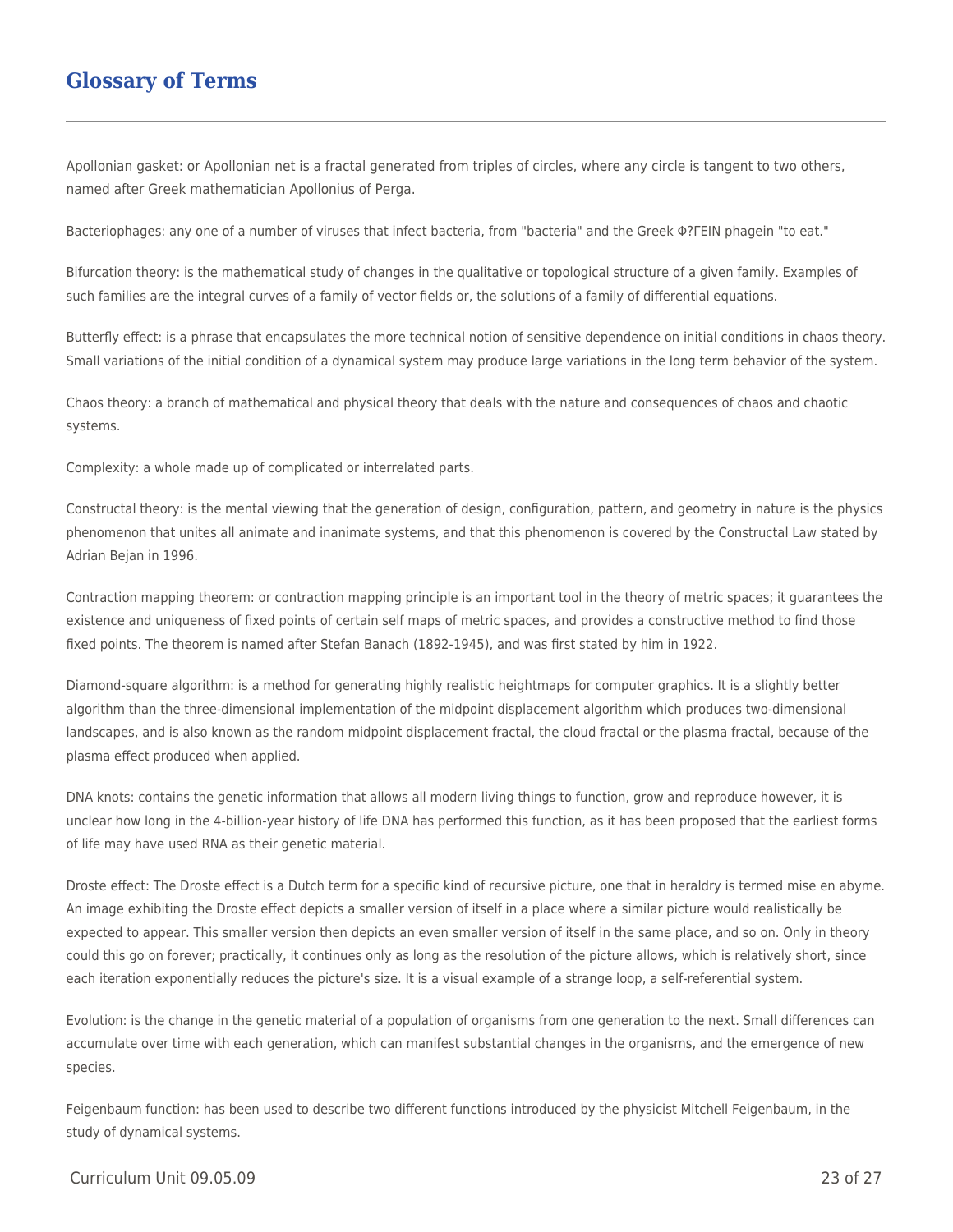Fractal art: is created by calculating fractal objects and representing the calculation results as still images, animations, music, or other media.

Fractal compression: applies algorithms convert geometric shapes into mathematical data called fractal codes which are used to recreate the encoded image. Fractal compression differs from pixel-based compression schemes such as JPEG, GIF and MPEG since no pixels are saved. Once an image has been converted into fractal code its relationship to any specific resolution is irrelevant, and it becomes resolution independent.

Fractal flames: are a member of the iterated function system class of fractals created by Scott Draves in 1992, and differ from ordinary iterated function systems in three ways: nonlinear functions are iterated instead of affine transforms; log-density display instead of linear or binary, a form of tone mapping; and color by structure or by the recursive path taken, instead of monochrome or by density.

Fractals: any of various extremely irregular curves or shapes for which any suitably chosen part is similar in shape to a given larger or smaller part when magnified or reduced to the same size

Fractal landscape: is a surface generated using a stochastic algorithm designed to produce fractal attributes that mimic the appearance of natural terrains; the result of which is not a deterministic fractal surface, but rather a random surface which displays fractal attributes

Fractal transform: is a technique invented by Michael Barnsley et al. to perform lossy image compression. This first practical fractal compression system for digital images resembles a vector system using the image itself as the codebook.

Fractint: is a freeware software package that can render and display many kinds of fractals. Its name comes from the words fractal and integer, since the first versions of it computed fractals by using only integer arithmetic (also known as fixed-point arithmetic), which led to much faster rendering on x86 computers without math coprocessors.

Fracton: is a collective quantized vibration on a substrate with a fractal structure, and are the fractal analog of phonons.

Geometric progressions: a sequence, such as 1,  $1/2$ ,  $1/4$  in which the ratio of a term to its predecessor is always the same, also called a geometrical progression or geometric sequence.

Graftal: or L-system is a formal grammar used in computer graphics to recursively define branching tree and plant shapes in a compact format.

Greeble: or nurnie is a small piece of detailing added to break up the surface of an object to add visual interest to a surface or object, particularly in movie special effects.

Iteration: a procedure in which repetition of a sequence of operations yields results successively closer to a desired result.

Lacunarity: is a measure of how a fractal fills space, and is used to further classify fractals and textures which, while sharing the same fractal dimension, appear very different visually. Dense fractals have a low lacunarity, and as the coarseness of the fractal increases, so does the lacunarity.

List of fractals by Hausdorff dimension: one of the essential features of a fractal is that its Hausdorff dimension strictly exceeds its topological dimension.

Mathematical knots: is an embedding of a circle in 3-dimensional Euclidean space.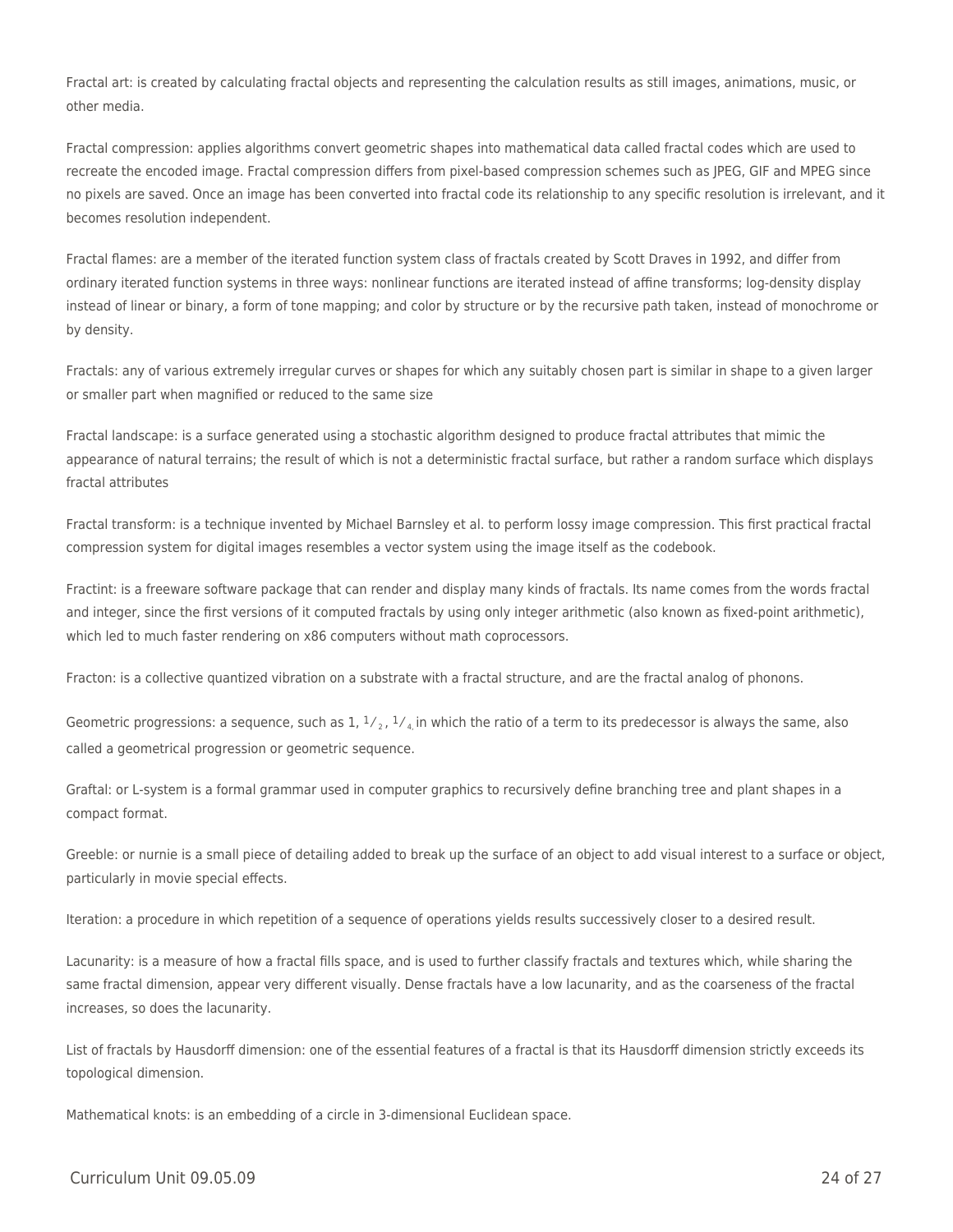Mitochondria: any of various round or long cellular organelles of most eukaryotes that are found outside the nucleus, produce energy for the cell through cellular respiration, and are rich in fats, proteins, and enzymes.

Newton fractal: is a boundary set in the complex plane which is characterized by Newton's method applied to a fixed polynomial.

Recursion: the determination of a succession of elements, such as numbers or functions, by operation on one or more preceding elements according to algorithms, rules, or formulas, involving a finite number of steps or iterations.

Sacred geometry: Sacred geometry is geometry used in the design of sacred architecture and sacred art, with.the basic belief is that geometry and mathematical ratios, harmonics and proportion are also found in music, light, and cosmology.

Self-reference: referring to, or towards oneself or itself.

Sierpinski triangle: a fractal named after the Polish mathematician Wac?aw Sierpi¨½ski who described it in 1915, also called the Sierpinski gasket or the Sierpinski Sieve.

Space-filling curve: a continuous curve in 2, or 3, or higher dimensions can be thought of as the path of a continuously moving point, and to eliminate the inherent vagueness of this notion, brought to light by Peano's discovery, Jordan in 1887 introduced the following rigorous definition, which has since been adopted as the precise description of the notion of a continuous curve.

Strange loop: A strange loop is a hierarchy of levels, each of which is linked to at least one other by some type of relationship.

Tripanosomes: any of a genus (Trypanosoma) of parasitic flagellate protozoans that infest the blood of various vertebrates including humans, are usually transmitted by the bite of an insect, and include some that cause serious diseases, such as sleeping sickness and Chagas' disease.

Turbulence: irregular motion or agitation especially when characterized by up-and-down currents

## **Student Resources:**

- [1] http://www.math.com/students/wonders.html
- [2] http://mathforum.org/library/topics/fractals/
- [3] http://www.cln.org/themes/fractals.html

# **Bibliography:**

- [1] Nesse, Randolph M. and Williams, George C. Why We Get Sick: the New Science of Darwinian Medicine. New York, Vintage Books, a division of Random House, Inc., 1995.
- [2] Ben-Jacob, E., Shochet, O., Cohen, I., Tenenbaum, A., Czirok, A., and Vicsek, T., "Cooperative strategies in formation of complex bacterial patterns," Fractals 4 (1995), 849-868.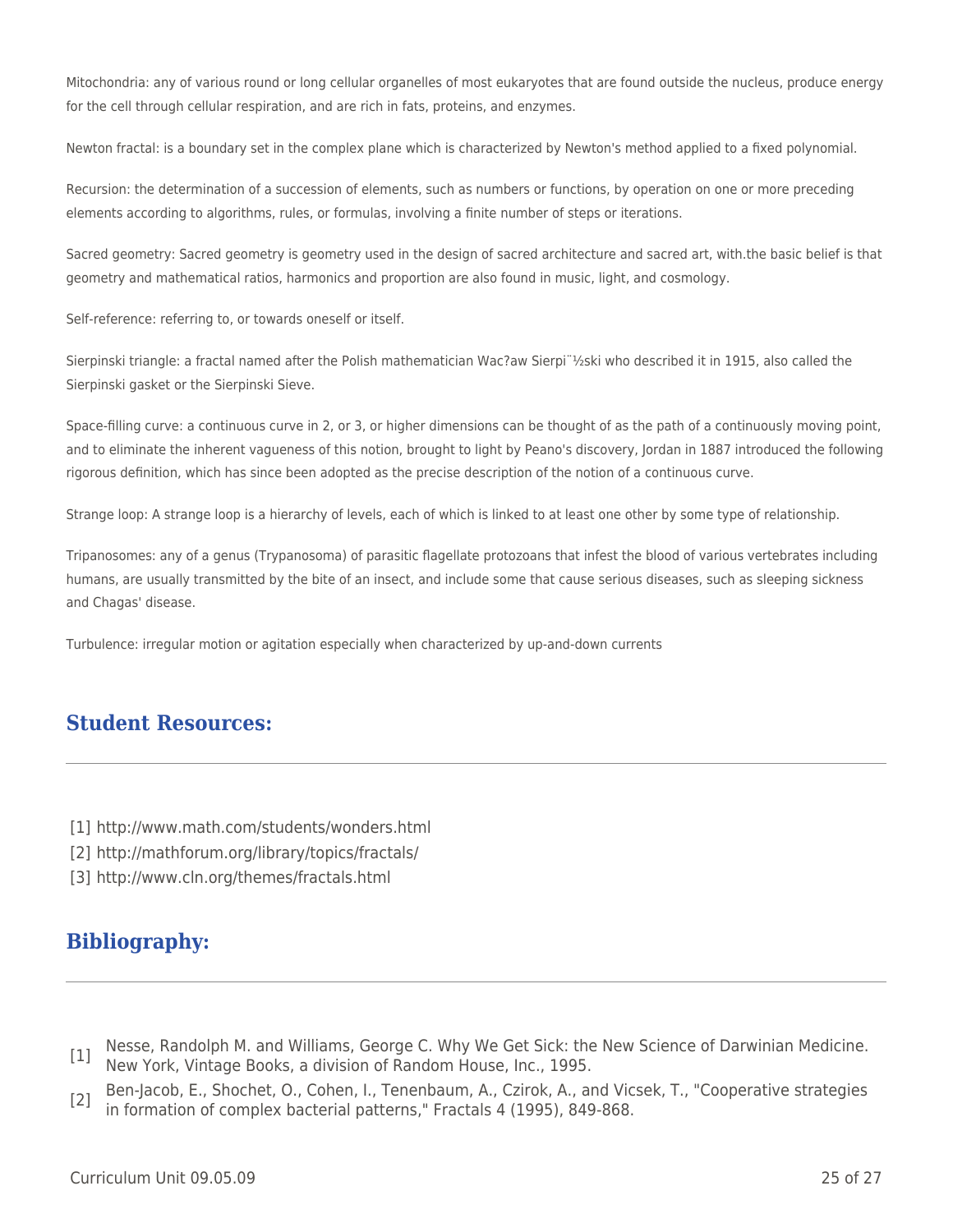- [3] S. Matsuura, S. Miyazima, "Self-affine fractal growth front of Aspergillus oryzae," Physica A 191 (1992), 30-34.
- [4] S. Matsuura, S. Miyazima, "Colony of the fungus Aspergillus oryzae and self-affine fractal geometry of growth fronts," Fractals 1 (1993), 11-19.
- [5] S. Matsuura, S. Miyazima, "Formation of ramified colony of Aspergillus oryzae on agar media," Fractals 1 (1993), 336-345.
- [6] Barnsley , Michael Fielding, SuperFractals (Hardcover), Cambridge: Cambridge University Press, 2006.
- [7] Barnsley, Michael Fielding, Fractals Everywhere: The First Course in Deterministic Fractal Geometry (Hardcover), Cambridge University Press, 1988.
- [8] Bates, Andrew D. and Maxwell, Anthony, DNA Topology, Oxford University Press, 2005.
- [9] http://polymer.bu.edu/hes/articles/pbghs Long range correlations in Nucleotide sequences
- [10] http://polymer.bu.edu/hes/articles/mbghp Systematic analysis of coding and non-coding DNA sequences<br>[10] using methods of statistical linguistics
- [11] http://polymer.bu.edu/hes/articles/hbbgi Scaling in nature from DNA to heartbeats to weather
- [12] http://www.iop.org/EJ/abstract/1009-1963
- [13] http://polymer.bu.edu/hes/articles/psdzs
- [14] http://www.mathaware.org/mam/02/essay1.html
- [15] http://www.mathaware.org/mamdynamic/activities/
- [16] http://polymer.bu.edu/hes/articles/pbghs

# **Appendix:**

Alignment with the NCTM standards requires that the mathematics curriculum should make mathematics more accessible and relevant to students. These developed concepts and skills should be integrated throughout all subject areas.

The following standards are addressed within this curriculum unit:

Standard 8: Communication.

The communication standard states that students should be given the opportunity to:

- 1. Organize and consolidate their understanding of mathematics through communication.
- 2. Communicate their mathematical thinking coherently and clearly.
- 3. Analyze and evaluate their mathematical thinking and strategies to others.
- 4. Use the language of mathematics to express mathematical ideas.

Standard 9: Connections.

This standard states that: